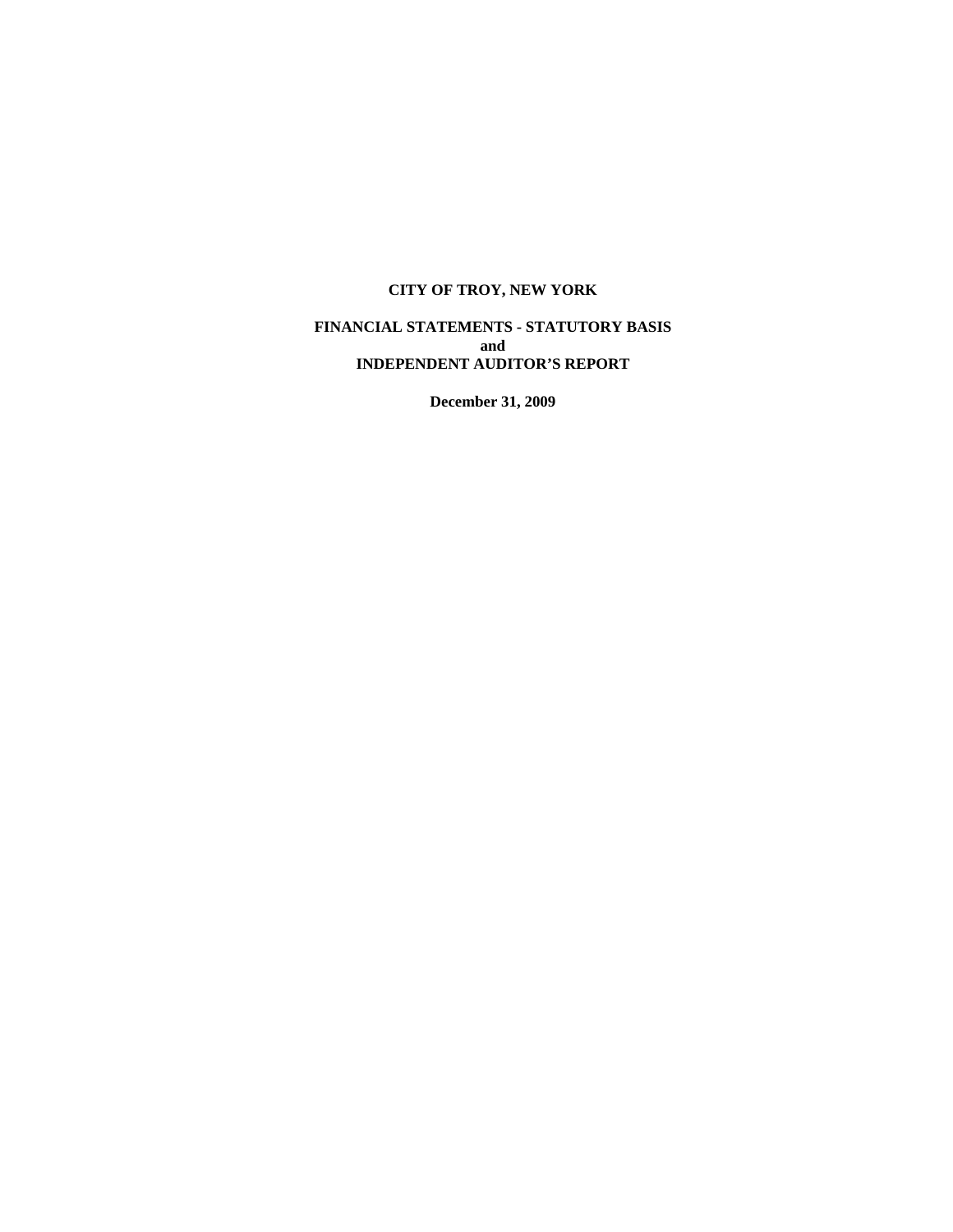# **FINANCIAL STATEMENTS - STATUTORY BASIS and INDEPENDENT AUDITOR'S REPORT**

**December 31, 2009** 

# **C O N T E N T S**

Page

### **INDEPENDENT AUDITOR'S REPORT** 1

# **FINANCIAL STATEMENTS - STATUTORY BASIS**

| Balance Sheet - All Fund Types and Account Groups                                      |                |
|----------------------------------------------------------------------------------------|----------------|
| Statement of Revenues, Expenditures, and Changes in Fund Balance - All Governmental    |                |
| Fund Types and Expendable Trust Funds                                                  | $\mathcal{R}$  |
| Statement of Revenues, Expenditures, and Changes in Fund Balance - Budget and Actual - |                |
| General and Combining Special Revenue Fund Types                                       | $\overline{4}$ |
| Notes to Financial Statements                                                          | $5-26$         |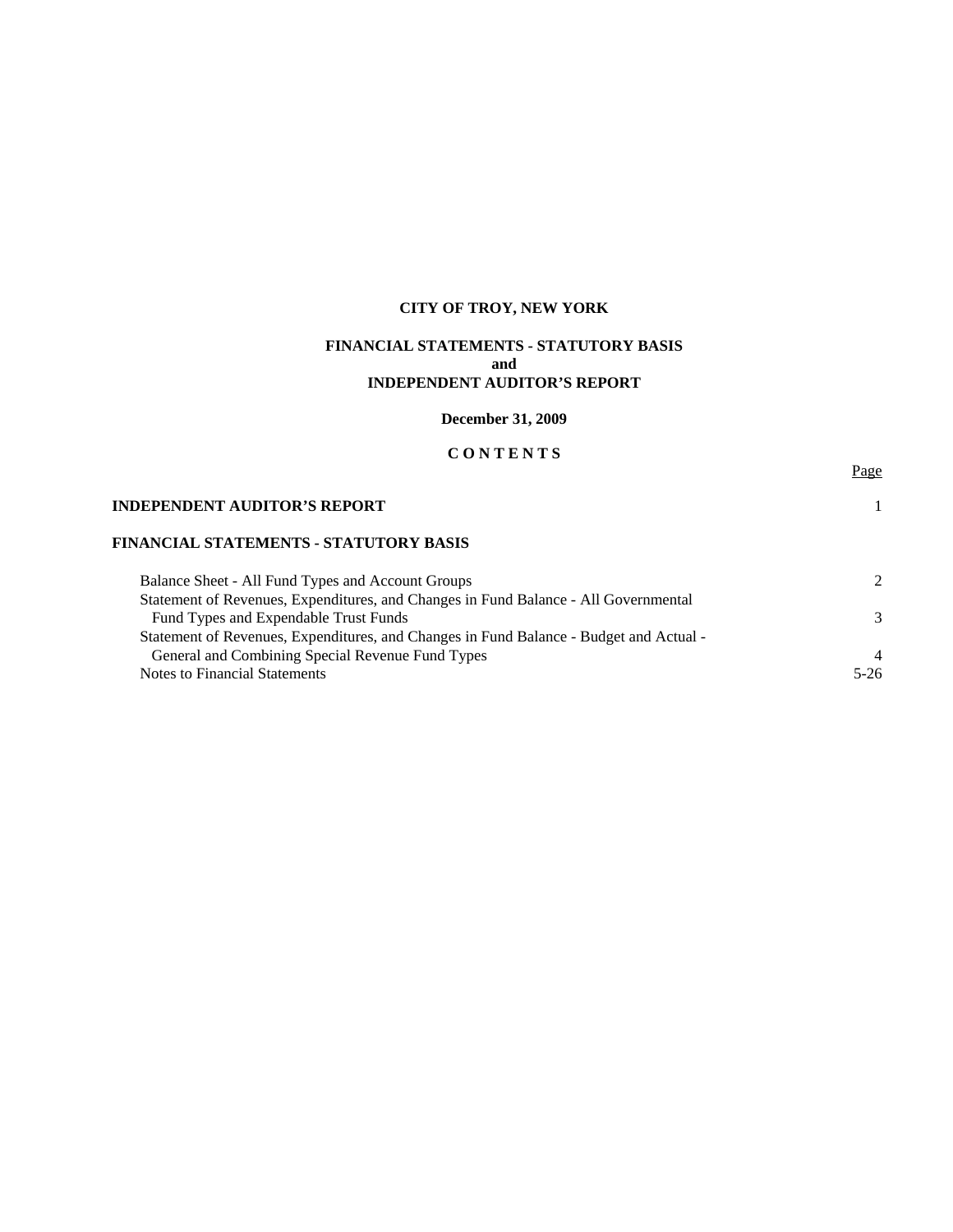# BOLLAM, SHEEDY, TORANI & CO. LLP Certified Public Accountants Albany, New York

#### **INDEPENDENT AUDITOR'S REPORT**

Mayor and Members of the City Council City of Troy, New York Troy, New York

We have audited the accompanying balance sheet - statutory basis of the City of Troy, New York (City), as of December 31, 2009, and the statements of revenues, expenditures and changes in fund balance - all governmental fund types and expendable trust funds - statutory basis and revenues, expenditures, and changes in fund balance - budget and actual general and combining special revenue fund types - statutory basis for the year then ended. These financial statements are the responsibility of the City's management. Our responsibility is to express an opinion on the financial statements based on our audit.

 We conducted our audit in accordance with auditing standards generally accepted in the United States of America and *Government Auditing Standards* issued by the Comptroller General of the United States. Those standards require that we plan and perform the audit to obtain reasonable assurance about whether the financial statements are free of material misstatement. An audit includes examining, on a test basis, evidence supporting the amounts and disclosures in the financial statements. An audit also includes assessing the accounting principles used and significant estimates made by management, as well as evaluating the overall financial statement presentation. We believe our audit provides a reasonable basis for our opinion.

 As more fully described in Note 1 to the financial statements, the City prepared its financial statements using statutory accounting practices prescribed by the New York State Office of the State Comptroller for reporting to that office, which is a comprehensive basis of accounting other than accounting principles generally accepted in the United States of America. The effects on the financial statements of the variances between the statutory basis of accounting and accounting principles generally accepted in the United States of America, although not readily determinable, are presumed to be material.

 In our opinion, the financial statements referred to above, present fairly, in all material respects, the financial position of the City of Troy, New York, as of December 31, 2009, and the results of its operations for the year then ended, on the basis of accounting described in Note 1.

 In accordance with *Government Auditing Standards*, we have issued our report dated September 23, 2010, on our consideration of the City of Troy, New York's internal control over financial reporting and our tests of its compliance with certain provisions of laws, regulations, contracts, and grants. The purpose of that report is to describe the scope of our testing of internal control over financial reporting and compliance and the results of that testing, and not to provide an opinion on the internal control over financial reporting or on compliance. That report is an integral part of an audit performed in accordance with *Government Auditing Standards* and should be read in conjunction with this report in considering the results of our audit.

 This report is intended solely for the information and use of the Mayor, Members of the City Council, management, and the New York State Office of the State Comptroller, and the various Federal and State funding sources and is not intended to be and should not be used by anyone other than these specified parties.

Ballam Sheedy Town & G UP

Albany, New York September 23, 2010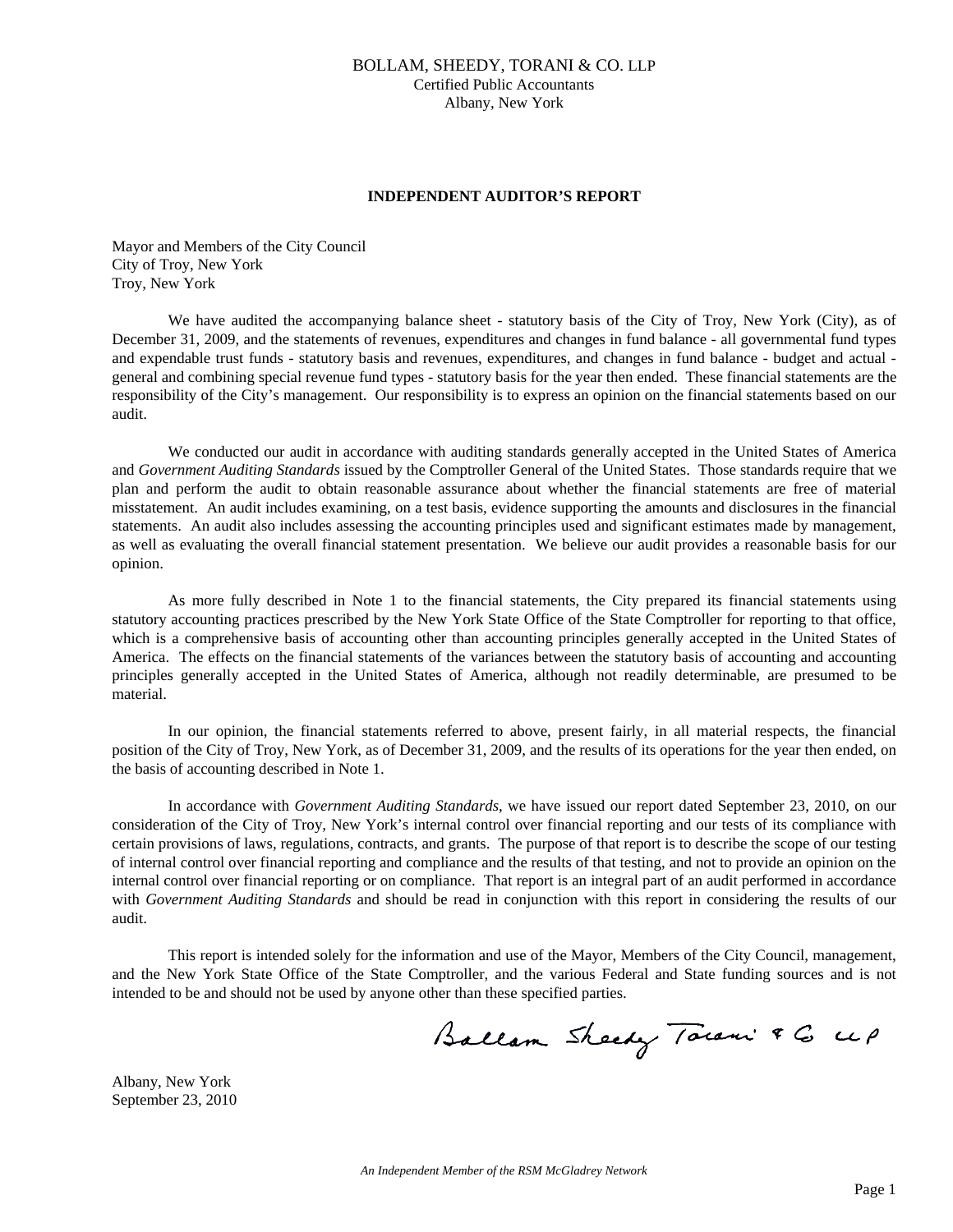#### **BALANCE SHEET - ALL FUND TYPES AND ACCOUNT GROUPS - STATUTORY BASIS**

|                                                                | December 31, 2009              |            |     |                         |              |                              |             |                          |              |                                |                                 |                          |                             |               |                             |             |               |                    |
|----------------------------------------------------------------|--------------------------------|------------|-----|-------------------------|--------------|------------------------------|-------------|--------------------------|--------------|--------------------------------|---------------------------------|--------------------------|-----------------------------|---------------|-----------------------------|-------------|---------------|--------------------|
|                                                                | <b>Governmental Fund Types</b> |            |     |                         |              |                              |             |                          |              | Fiduciary<br><b>Fund Types</b> |                                 |                          | <b>Account Groups</b>       |               |                             |             |               |                    |
|                                                                |                                |            |     |                         |              | <b>Special Revenue Funds</b> |             |                          |              |                                | <b>Combined</b><br><b>Trust</b> |                          | Non-current<br>Governmental |               | Non-current<br>Governmental |             |               |                    |
|                                                                |                                | General    |     | <b>Special</b><br>Grant |              | Water                        |             | <b>Sewer</b>             |              | Debt<br><b>Service</b>         |                                 | Capital<br>Projects      |                             | and<br>Agency |                             | Assets      |               | <b>Liabilities</b> |
| <b>ASSETS AND OTHER DEBITS</b>                                 |                                |            |     |                         |              |                              |             |                          |              |                                |                                 |                          |                             |               |                             |             |               |                    |
| <b>ASSETS</b>                                                  |                                |            |     |                         |              |                              |             |                          |              |                                |                                 |                          |                             |               |                             |             |               |                    |
| Cash and cash equivalents                                      | \$.                            | 2,989,764  | - S | 1,810,569               | - \$         | 5,232,702                    | - S         | 323,017                  | $\mathbf{s}$ | 132,873                        | -S                              | 1,217,991                | <sup>\$</sup>               | 959,007       | $\mathbb{S}$                |             | $\mathcal{S}$ |                    |
| Cash with fiscal agent                                         |                                | 8,793,319  |     |                         |              |                              |             | $\sim$                   |              | 3,183,247                      |                                 | 69,665                   |                             |               |                             |             |               |                    |
| Taxes receivable, net                                          |                                | 8,922,301  |     | $\sim$                  |              |                              |             |                          |              |                                |                                 |                          |                             |               |                             |             |               |                    |
| Other receivables                                              |                                | 1,907,860  |     | 258,493                 |              | 1,143,589                    |             | 489,289                  |              | $\sim$                         |                                 |                          |                             |               |                             |             |               |                    |
| Due from other governments                                     |                                | 5,402,018  |     | 1,701,049               |              | 2,610,599                    |             | 125,840                  |              | $\sim$                         |                                 | 2,040,476                |                             |               |                             |             |               |                    |
| Due from other funds                                           |                                | 3,080,519  |     | 561,964                 |              |                              |             |                          |              | 4,038                          |                                 | 14,033                   |                             | 10,372        |                             |             |               |                    |
| Prepaid and other assets                                       |                                | 14,141     |     |                         |              |                              |             |                          |              |                                |                                 |                          |                             | 47,423        |                             |             |               |                    |
| Fixed assets                                                   |                                |            |     |                         |              |                              |             |                          |              |                                |                                 |                          |                             |               |                             | 215,381,528 |               |                    |
|                                                                |                                | 31,109,922 |     | 4,332,075               |              | 8,986,890                    |             | 938,146                  |              | 3,320,158                      |                                 | 3,342,165                |                             | 1,016,802     |                             | 215,381,528 |               | $\sim$             |
| <b>OTHER DEBITS</b>                                            |                                |            |     |                         |              |                              |             |                          |              |                                |                                 |                          |                             |               |                             |             |               |                    |
| Amount to be provided for retirement of general long-term debt |                                |            |     |                         |              |                              |             |                          |              |                                |                                 |                          |                             |               |                             |             |               | 88,502,568         |
|                                                                |                                | 31,109,922 |     | 4,332,075               |              | 8,986,890                    | $\triangle$ | 938,146                  |              | 3,320,158                      |                                 | 3,342,165                |                             | 1,016,802     |                             | 215,381,528 |               | 88,502,568         |
| LIABILITIES, OTHER CREDITS, AND FUND BALANCE                   |                                |            |     |                         |              |                              |             |                          |              |                                |                                 |                          |                             |               |                             |             |               |                    |
| <b>LIABILITIES</b>                                             |                                |            |     |                         |              |                              |             |                          |              |                                |                                 |                          |                             |               |                             |             |               |                    |
| Accounts payable                                               | S                              | 1,784,208  | - S | 267,677                 | $\mathbf{s}$ | 215,051                      | - S         | 27,929                   | <sup>S</sup> | $\sim$                         | - S                             | 1,038,336                | $\mathcal{S}$               |               | -S                          |             | S             | $\sim$             |
| Retainage payable                                              |                                |            |     |                         |              |                              |             |                          |              |                                |                                 | 157,956                  |                             |               |                             |             |               |                    |
| Accrued liabilities                                            |                                | 636,919    |     | $\sim$                  |              | 103,589                      |             | 32,459                   |              | $\sim$                         |                                 |                          |                             |               |                             |             |               |                    |
| Other liabilities                                              |                                | 429,293    |     |                         |              | 14,861                       |             | ÷.                       |              | $\overline{\phantom{a}}$       |                                 | $\overline{\phantom{a}}$ |                             | 581,455       |                             |             |               | 5,645,209          |
| Due to other governments                                       |                                | 6,334,800  |     | 98,600                  |              |                              |             | $\overline{\phantom{a}}$ |              |                                |                                 |                          |                             |               |                             |             |               | 3,462,158          |
| Due to other funds                                             |                                | 538,524    |     | 1,883,929               |              |                              |             | 406,734                  |              | 69,185                         |                                 | 337,207                  |                             | 435,347       |                             |             |               |                    |
| Repayment agreements                                           |                                |            |     |                         |              |                              |             |                          |              |                                |                                 |                          |                             |               |                             |             |               | 56,089,582         |
| Bond anticipation note payable                                 |                                |            |     | $\sim$                  |              | $\sim$                       |             |                          |              | $\sim$                         |                                 | 225,000                  |                             |               |                             |             |               |                    |
| Bonds payable                                                  |                                |            |     |                         |              |                              |             |                          |              |                                |                                 |                          |                             |               |                             |             |               | 7,799,295          |
| Bond interest and matured bonds payable                        |                                |            |     |                         |              | 41,365                       |             |                          |              | $\sim$                         |                                 |                          |                             |               |                             |             |               |                    |
| Deferred revenue                                               |                                | 6,471,438  |     | 1,339,749               |              |                              |             |                          |              |                                |                                 | 954,645                  |                             |               |                             |             |               |                    |
| Other postemployment benefits                                  |                                |            |     |                         |              |                              |             |                          |              |                                |                                 |                          |                             |               |                             |             |               | 15,506,324         |
|                                                                |                                | 16,195,182 |     | 3.589.955               |              | 374,866                      |             | 467.122                  |              | 69.185                         |                                 | 2.713.144                |                             | 1.016.802     |                             |             |               | 88,502,568         |
| <b>OTHER CREDITS</b>                                           |                                |            |     |                         |              |                              |             |                          |              |                                |                                 |                          |                             |               |                             |             |               |                    |
| Investment in general fixed assets                             |                                |            |     |                         |              |                              |             |                          |              |                                |                                 |                          |                             |               |                             | 215,381,528 |               |                    |
| <b>FUND BALANCE</b>                                            |                                |            |     |                         |              |                              |             |                          |              |                                |                                 |                          |                             |               |                             |             |               |                    |
| Reserved                                                       |                                |            |     |                         |              |                              |             |                          |              |                                |                                 |                          |                             |               |                             |             |               |                    |
| Encumbrances                                                   |                                | 845,270    |     | 747,996                 |              | 344,517                      |             | 487,178                  |              |                                |                                 |                          |                             |               |                             |             |               |                    |
| Special reserves                                               |                                | 12,746,225 |     |                         |              |                              |             |                          |              | $\sim$                         |                                 | 6,578,718                |                             |               |                             |             |               |                    |
| Bonded debt                                                    |                                |            |     |                         |              |                              |             |                          |              | 3,250,973                      |                                 |                          |                             |               |                             |             |               |                    |
| Unreserved - unappropriated                                    |                                | 1.323.245  |     | (5,876)                 |              | 8,267,507                    |             | (16, 154)                |              |                                |                                 | (5.949.697)              |                             |               |                             |             |               |                    |
|                                                                |                                | 14,914,740 |     | 742,120                 |              | 8,612,024                    |             | 471.024                  |              | 3,250,973                      |                                 | 629,021                  |                             |               |                             |             |               |                    |
|                                                                |                                |            |     |                         |              |                              |             |                          |              |                                |                                 |                          |                             |               |                             |             |               |                    |
|                                                                |                                | 31,109,922 |     | 4,332,075               | - \$         | 8,986,890                    | - \$        | 938,146                  | - 9          | 3.320.158                      | - \$                            | 3,342,165                |                             | 1,016,802     | -8                          | 215,381,528 |               | 88,502,568         |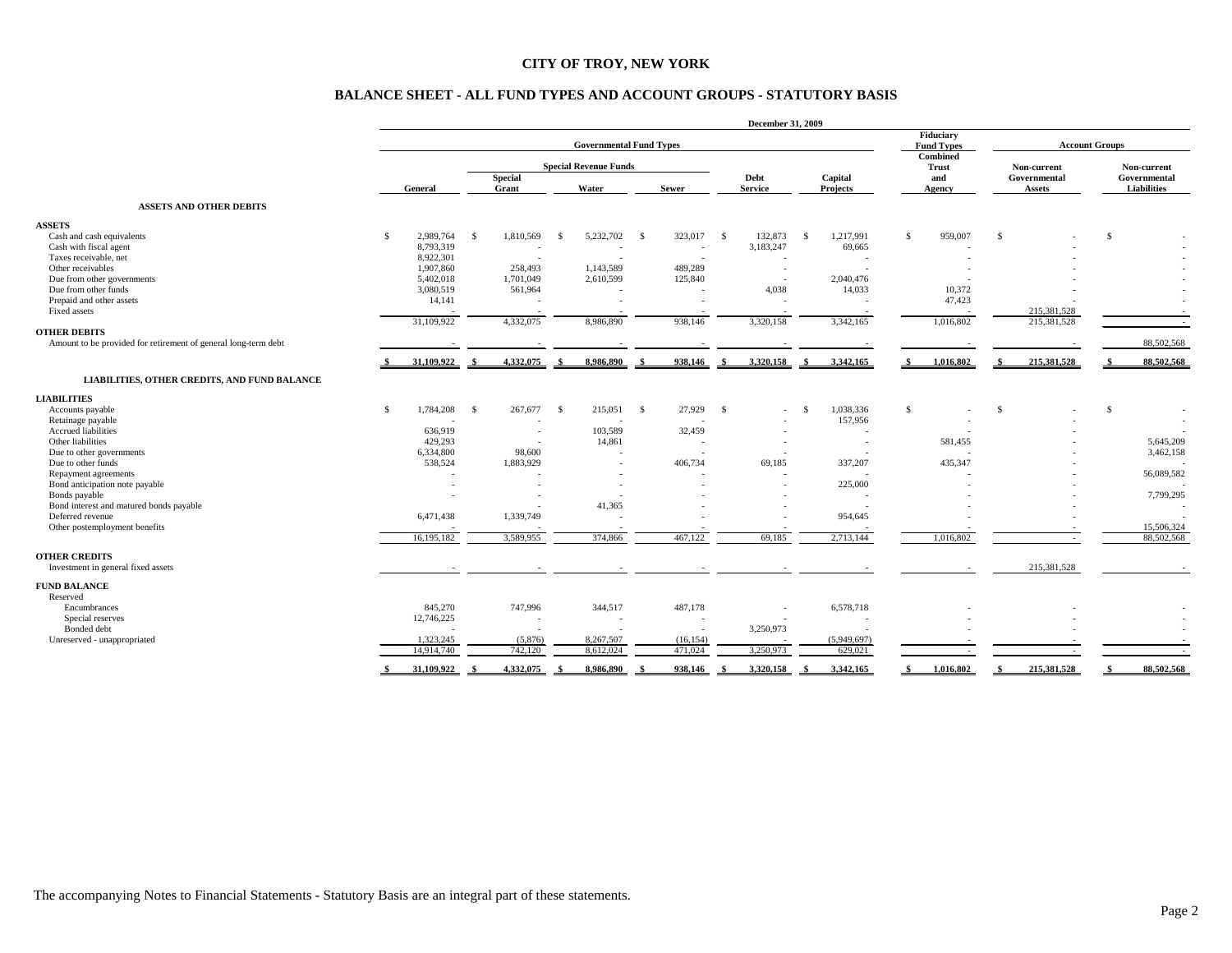#### **STATEMENT OF REVENUES, EXPENDITURES AND CHANGES IN FUND BALANCE - ALL GOVERNMENTAL FUND TYPES AND EXPENDABLE TRUST FUNDS - STATUTORY BASIS**

|                                                           | Year Ended December 31, 2009 |                         |                                |               |                        |                     |                                      |  |  |
|-----------------------------------------------------------|------------------------------|-------------------------|--------------------------------|---------------|------------------------|---------------------|--------------------------------------|--|--|
|                                                           |                              |                         | <b>Governmental Fund Types</b> |               |                        |                     | <b>Fiduciary</b><br><b>Fund Type</b> |  |  |
|                                                           | General                      | <b>Special</b><br>Grant | Water                          | <b>Sewer</b>  | Debt<br><b>Service</b> | Capital<br>Projects | <b>Expendable</b><br><b>Trust</b>    |  |  |
| <b>REVENUES</b>                                           |                              |                         |                                |               |                        |                     |                                      |  |  |
| Real property taxes and tax items                         | \$<br>19,253,721             | \$                      | -\$                            | <sup>\$</sup> | \$                     | $\mathbb{S}$        | $\mathbb{S}$                         |  |  |
| Nonproperty taxes                                         | 14,124,958                   |                         |                                |               |                        |                     |                                      |  |  |
| Departmental income                                       | 5,416,534                    | 385,586                 | 9,780,117                      | 2,122,983     |                        |                     |                                      |  |  |
| Intergovernmental charges                                 | 421,384                      |                         | 29,484                         |               |                        |                     |                                      |  |  |
| Use of money and property                                 | 203,170                      | 12,888                  | 227,304                        | 6,510         | 133,345                | 4,038               |                                      |  |  |
| Licenses and permits                                      | 330,368                      |                         | 13,495                         |               |                        |                     |                                      |  |  |
| Fines and forfeitures                                     | 1,341,582                    |                         |                                |               |                        |                     |                                      |  |  |
| Sale of property and compensation for loss                | 46,690                       |                         | 30,685                         |               |                        |                     |                                      |  |  |
| Miscellaneous local sources                               | 775,181                      | 664,478                 | 55,647                         | 17,036        |                        |                     |                                      |  |  |
| Interfund                                                 | 1,863,547                    |                         | 327,000                        |               |                        |                     |                                      |  |  |
| State aid                                                 | 15,525,778                   | 206,844                 |                                |               |                        | 288,486             |                                      |  |  |
| Federal aid                                               | 875,238                      | 2,635,980               |                                |               |                        | 3.660.369           |                                      |  |  |
| Total revenues                                            | 60,178,151                   | 3.905.776               | 10.463.732                     | 2.146.529     | 133.345                | 3.952.893           |                                      |  |  |
| <b>EXPENDITURES</b>                                       |                              |                         |                                |               |                        |                     |                                      |  |  |
| General governmental support                              | 9.157.500                    |                         | 342,437                        |               | 5.647                  |                     |                                      |  |  |
| Public safety                                             | 30,903,272                   |                         |                                |               |                        |                     |                                      |  |  |
| Health                                                    | 136,656                      |                         |                                |               |                        |                     |                                      |  |  |
| Transportation                                            | 3,568,621                    |                         |                                |               |                        |                     |                                      |  |  |
| Cultural and recreation                                   | 2,703,276                    |                         |                                |               |                        |                     |                                      |  |  |
| Home and community services                               | 4,109,775                    | 6,530,036               | 7,963,553                      | 2,268,806     |                        |                     |                                      |  |  |
| Employee benefits                                         | 4,435,628                    |                         |                                |               |                        |                     |                                      |  |  |
|                                                           |                              |                         |                                |               |                        |                     |                                      |  |  |
| <b>CAPITAL EXPENDITURES</b>                               |                              |                         |                                |               |                        |                     |                                      |  |  |
| General government support                                | 116,804                      |                         |                                |               |                        |                     |                                      |  |  |
| Public safety                                             | 1,193,085                    |                         |                                |               |                        | 3,105,358           |                                      |  |  |
| Transportation                                            | 151,771                      |                         |                                |               |                        | 2,681,930           |                                      |  |  |
| Culture and recreation                                    |                              |                         |                                |               |                        | 81,160              | $\sim$                               |  |  |
| Home and community service                                |                              |                         | 579,470                        | 18,142        |                        | 84,000              | ÷.                                   |  |  |
| <b>DEBT SERVICE</b>                                       |                              |                         |                                |               |                        |                     |                                      |  |  |
| Principal                                                 | 3,775,351                    |                         | 274.362                        | 39.720        |                        |                     | $\overline{\phantom{a}}$             |  |  |
| Interest                                                  | 2,488,136                    |                         | 221,448                        | 34,176        |                        |                     |                                      |  |  |
| Total expenditures                                        | 62,739,875                   | 6,530,036               | 9,381,270                      | 2,360,844     | 5,647                  | 5,952,448           | $\sim$                               |  |  |
| Excess (deficiency) of revenues over (under) expenditures | (2,561,724)                  | (2,624,260)             | 1,082,462                      | (214, 315)    | 127,698                | (1,999,555)         | $\sim$                               |  |  |
| OTHER FINANCING SOURCES (USES)                            |                              |                         |                                |               |                        |                     |                                      |  |  |
| Operating transfers in                                    | 1,742,862                    |                         |                                |               | 4,038                  | 1,200,672           |                                      |  |  |
| Operating transfers out                                   | (1,200,712)                  | (17, 550)               | (1,472,000)                    |               | (253,312)              | (4,038)             | (989)                                |  |  |
| Proceeds of obligations                                   |                              |                         |                                |               |                        | 725,000             |                                      |  |  |
| Total other financing sources (uses)                      | 542,150                      | (17,550)                | (1,472,000)                    | $\sim$        | (249, 274)             | 1,921,634           | (989)                                |  |  |
| Deficiency of revenues and other financing sources over   |                              |                         |                                |               |                        |                     |                                      |  |  |
| expenditures and other financing sources (uses)           | (2,019,574)                  | (2,641,810)             | (389, 538)                     | (214,315)     | (121, 576)             | (77, 921)           | (989)                                |  |  |
| FUND BALANCE, beginning of year                           | 16,934,314                   | 3,383,930               | 9,001,562                      | 685,339       | 3,372,549              | 706,942             | 989                                  |  |  |
|                                                           |                              |                         |                                |               |                        |                     |                                      |  |  |
| FUND BALANCE, end of year                                 | 14,914,740                   | 742,120<br>- \$         | 8,612,024                      | 471,024       | 3,250,973              | 629,021             |                                      |  |  |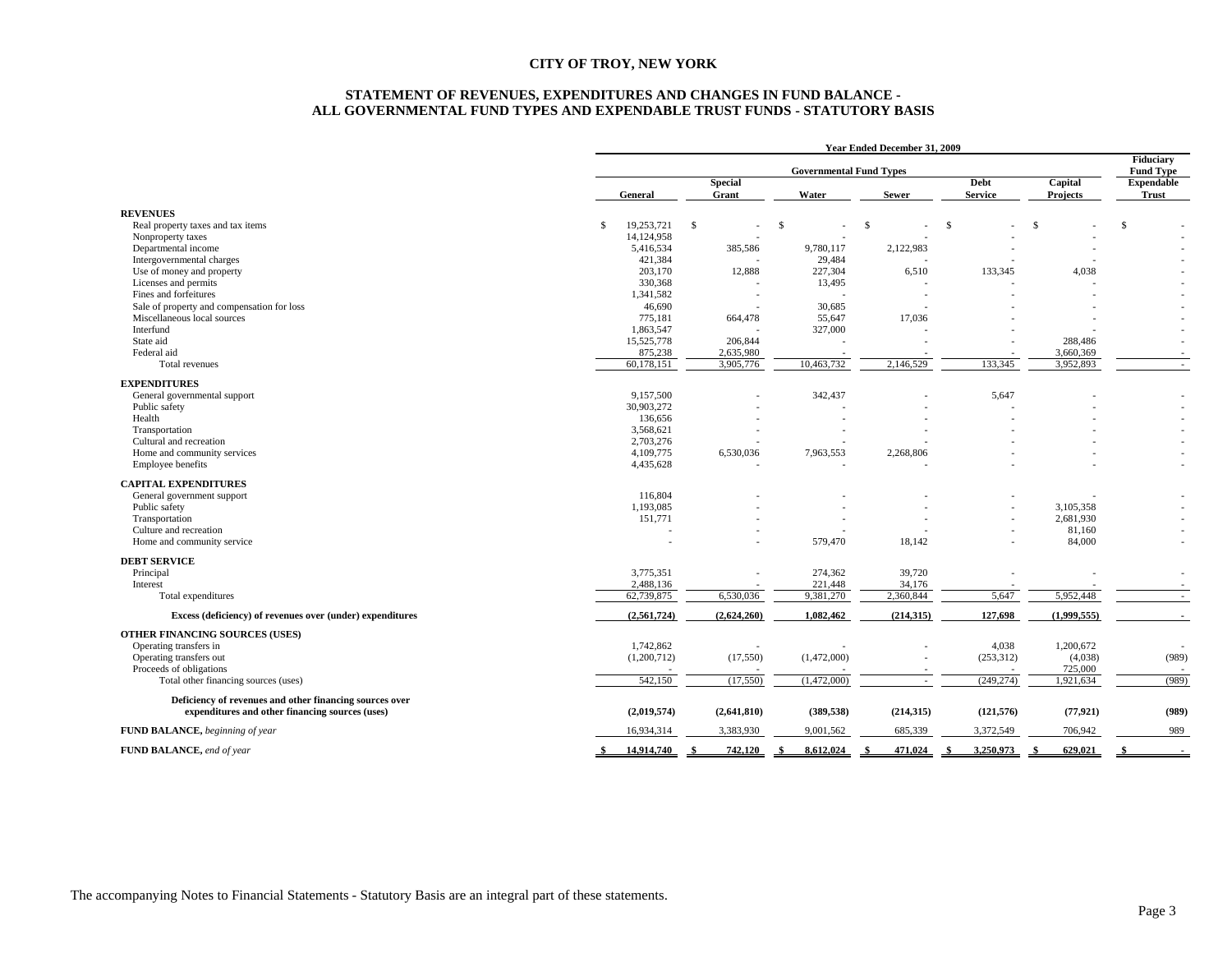#### **STATEMENT OF REVENUES, EXPENDITURES, AND CHANGES IN FUND BALANCE - BUDGET AND ACTUAL - GENERAL FUND COMBINING SPECIAL REVENUE FUND TYPES - STATUTORY BASIS**

|                                                                                                     |    |                           |     |                     |     |                                        | Year Ended December 31, 2009<br><b>Special Revenue Funds*</b> |      |             |                                        |                           |  |             |                                      |               |
|-----------------------------------------------------------------------------------------------------|----|---------------------------|-----|---------------------|-----|----------------------------------------|---------------------------------------------------------------|------|-------------|----------------------------------------|---------------------------|--|-------------|--------------------------------------|---------------|
|                                                                                                     |    |                           |     | <b>General Fund</b> |     |                                        |                                                               |      |             |                                        | <b>Totals</b><br>Variance |  |             |                                      |               |
|                                                                                                     |    | Modified<br><b>Budget</b> |     | Actual              |     | Variance<br>Favorable<br>(Unfavorable) | Modified<br><b>Budget</b>                                     |      | Actual      | Variance<br>Favorable<br>(Unfavorable) | Modified<br><b>Budget</b> |  |             | Favorable<br>(Unfavorable)<br>Actual |               |
| <b>REVENUES</b>                                                                                     |    |                           |     |                     |     |                                        |                                                               |      |             |                                        |                           |  |             |                                      |               |
| Real property taxes and tax items                                                                   | -S | 19,539,710                | - S | 19,253,721          | -S  | $(285,989)$ \$                         |                                                               | - \$ |             | <b>S</b>                               | 19,539,710 \$<br>-S       |  | 19,253,721  | -S                                   | (285,989)     |
| Nonproperty taxes                                                                                   |    | 14,275,000                |     | 14,124,958          |     | (150, 042)                             |                                                               |      |             |                                        | 14,275,000                |  | 14,124,958  |                                      | (150, 042)    |
| Departmental income                                                                                 |    | 4,693,300                 |     | 5,416,534           |     | 723,234                                | 12,502,695                                                    |      | 11,903,100  | (599, 595)                             | 17,195,995                |  | 17,319,634  |                                      | 123,639       |
| Intergovernmental charges                                                                           |    | 476,424                   |     | 421,384             |     | (55,040)                               | 30,000                                                        |      | 29,484      | (516)                                  | 506,424                   |  | 450,868     |                                      | (55, 556)     |
| Use of money and property                                                                           |    | 620,000                   |     | 203,170             |     | (416, 830)                             | 207,606                                                       |      | 233,814     | 26,208                                 | 827,606                   |  | 436,984     |                                      | (390, 622)    |
| Licenses and permits                                                                                |    | 689,500                   |     | 330,368             |     | (359, 132)                             | 13,000                                                        |      | 13,495      | 495                                    | 702,500                   |  | 343,863     |                                      | (358, 637)    |
| Fines and forfeitures                                                                               |    | 872,500                   |     | 1,341,582           |     | 469,082                                |                                                               |      |             |                                        | 872,500                   |  | 1,341,582   |                                      | 469,082       |
| Sale of property and compensation for loss                                                          |    | 61,415                    |     | 46,690              |     | (14, 725)                              | 114,040                                                       |      | 30,685      | (83,355)                               | 175,455                   |  | 77,375      |                                      | (98,080)      |
| Miscellaneous local sources                                                                         |    | 780,236                   |     | 775,181             |     | (5,055)                                | 28,800                                                        |      | 72,683      | 43,883                                 | 809,036                   |  | 847,864     |                                      | 38,828        |
| Interfund                                                                                           |    | 2,361,541                 |     | 1,863,547           |     | (497, 994)                             | 327,000                                                       |      | 327,000     |                                        | 2,688,541                 |  | 2,190,547   |                                      | (497, 994)    |
| State aid                                                                                           |    | 15,840,578                |     | 15,525,778          |     | (314,800)                              |                                                               |      |             |                                        | 15,840,578                |  | 15,525,778  |                                      | (314, 800)    |
| Federal aid                                                                                         |    | 666,406                   |     | 875,238             |     | 208,832                                |                                                               |      |             |                                        | 666,406                   |  | 875,238     |                                      | 208,832       |
| Total revenues                                                                                      |    | 60,876,610                |     | 60,178,151          |     | (698, 459)                             | 13,223,141                                                    |      | 12.610.261  | (612,880)                              | 74,099,751                |  | 72.788.412  |                                      | (1.311.339)   |
| <b>EXPENDITURES</b>                                                                                 |    |                           |     |                     |     |                                        |                                                               |      |             |                                        |                           |  |             |                                      |               |
| General governmental support                                                                        |    | 9,745,152                 |     | 9,274,304           |     | 470,848                                | 461,785                                                       |      | 342,437     | 119,348                                | 10,206,937                |  | 9,616,741   |                                      | 590,196       |
| Public safety                                                                                       |    | 32,673,194                |     | 32,096,357          |     | 576,837                                |                                                               |      |             |                                        | 32,673,194                |  | 32,096,357  |                                      | 576,837       |
| Health                                                                                              |    | 141,383                   |     | 136,656             |     | 4.727                                  |                                                               |      |             |                                        | 141,383                   |  | 136,656     |                                      | 4,727         |
| Transportation                                                                                      |    | 4,212,982                 |     | 3,720,392           |     | 492,590                                |                                                               |      |             |                                        | 4,212,982                 |  | 3,720,392   |                                      | 492,590       |
| Culture and recreation                                                                              |    | 2,774,203                 |     | 2,703,276           |     | 70,927                                 |                                                               |      |             |                                        | 2,774,203                 |  | 2,703,276   |                                      | 70,927        |
| Home and community services                                                                         |    | 4,727,733                 |     | 4,109,775           |     | 617,958                                | 12, 127, 783                                                  |      | 10,829,971  | 1,297,812                              | 16,855,516                |  | 14,939,746  |                                      | 1,915,770     |
| Employee benefits                                                                                   |    | 4,420,428                 |     | 4,435,628           |     | (15,200)                               |                                                               |      |             |                                        | 4,420,428                 |  | 4,435,628   |                                      | (15,200)      |
| Debt service                                                                                        |    |                           |     |                     |     |                                        |                                                               |      |             |                                        |                           |  |             |                                      |               |
| Principal                                                                                           |    | 3,775,351                 |     | 3,775,351           |     |                                        | 314,082                                                       |      | 314,082     |                                        | 4,089,433                 |  | 4,089,433   |                                      |               |
| Interest                                                                                            |    | 2,491,817                 |     | 2,488,136           |     | 3,681                                  | 255,623                                                       |      | 255,624     | (1)                                    | 2,747,440                 |  | 2,743,760   |                                      | 3,680         |
| Total expenditures                                                                                  |    | 64,962,243                |     | 62,739,875          |     | 2.222.368                              | 13,159,273                                                    |      | 11,742,114  | 1,417,159                              | 78,121,516                |  | 74,481,989  |                                      | 3.639.527     |
| Excess (deficiency) of revenues over (under) expenditures                                           |    | (4,085,633)               |     | (2,561,724)         |     | 1,523,909                              | 63,868                                                        |      | 868,147     | 804,279                                | (4,021,765)               |  | (1,693,577) |                                      | 2,328,188     |
| OTHER FINANCING SOURCES (USES)                                                                      |    |                           |     |                     |     |                                        |                                                               |      |             |                                        |                           |  |             |                                      |               |
| Appropriated fund balance                                                                           |    | 3,719,448                 |     |                     |     | (3,719,448)                            | 1,408,132                                                     |      |             | (1,408,132)                            | 5,127,580                 |  |             |                                      | (5, 127, 580) |
| Operating transfers in                                                                              |    | 1,566,185                 |     | 1,742,862           |     | 176,677                                |                                                               |      |             |                                        | 1,566,185                 |  | 1,742,862   |                                      | 176,677       |
| Operating transfers out                                                                             |    | (1,200,000)               |     | (1,200,712)         |     | (712)                                  | (1,472,000)                                                   |      | (1.472,000) |                                        | (2,672,000)               |  | (2,672,712) |                                      | (712)         |
| Total other financing sources (uses)                                                                |    | 4,085,633                 |     | 542,150             |     | (3,543,483)                            | (63,868)                                                      |      | (1,472,000) | (1,408,132)                            | 4,021,765                 |  | (929, 850)  |                                      | (4,951,615)   |
| Deficiency of revenues and other financing sources<br>over (under) expenditures and other financing |    |                           |     |                     |     |                                        |                                                               |      |             |                                        |                           |  |             |                                      |               |
| sources (uses)                                                                                      |    |                           |     | (2,019,574)         | - S | (2,019,574)                            |                                                               |      | (603, 853)  | (603, 853)<br>- \$                     |                           |  | (2,623,427) |                                      | (2,623,427)   |
| FUND BALANCE, beginning of year                                                                     |    |                           |     | 16,934,314          |     |                                        |                                                               |      | 9,686,901   |                                        |                           |  | 26,621,215  |                                      |               |
| FUND BALANCE, end of year                                                                           |    |                           |     | 14.914.740          |     |                                        |                                                               |      | 9.083.048   |                                        |                           |  | 23,997,788  |                                      |               |

\* Excludes Special Grant Fund and Troy Urban Renewal Agency, see Note 1d.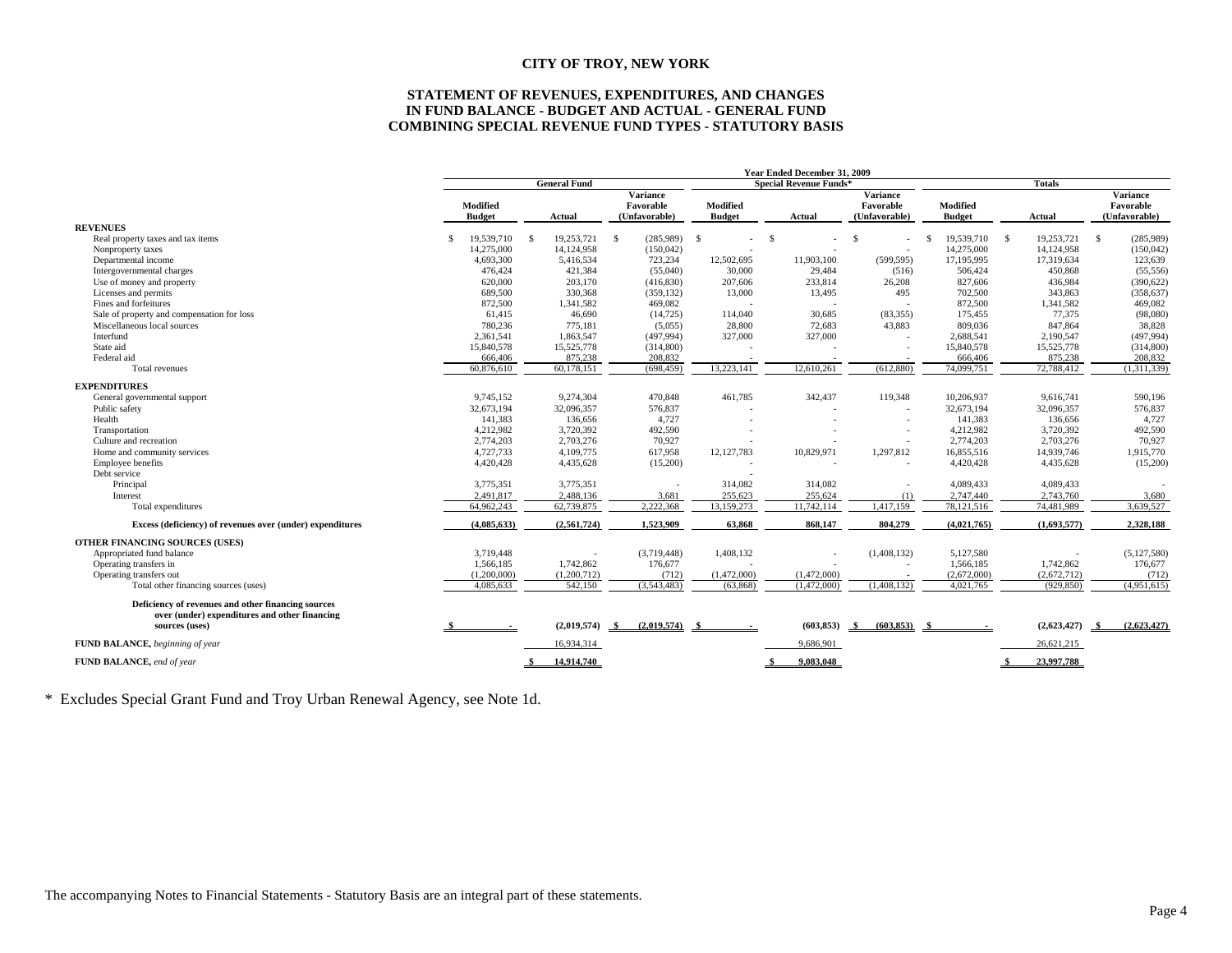# **NOTES TO FINANCIAL STATEMENTS - STATUTORY BASIS December 31, 2009**

### **NOTE 1 - SUMMARY OF SIGNIFICANT ACCOUNTING POLICIES**

 The City of Troy, New York (City) has elected to prepare its financial statements on the statutory basis required by the New York State Office of the State Comptroller for annual reports to that office. This statutory basis is an other comprehensive basis which varies from accounting principles generally accepted in the United States of America (GAAP) primarily in accounting for governmental units. The Governmental Accounting Standards Board (GASB) is the accepted standard-setting body for establishing governmental accounting and financial reporting principles.

 In preparing the financial statements in conformity with the accounting principles described above, management is required to make estimates and assumptions that affect the reported amounts of assets and liabilities, the disclosure of contingent assets and liabilities at the date of the financial statements, and the reported amounts of revenues and expenditures during the reporting period. Actual results could differ from those estimates.

 A summary of the significant accounting policies consistently applied in the preparation of the accompanying basic financial statements - statutory basis follows.

#### *a. Financial Reporting Entity*

 The City was established during 1789 within the County of Rensselaer (County); was incorporated during 1816; and is governed by its Charter, the General City Law, other general laws of the State of New York, and various local laws. The Mayor is responsible for overall operations and serves as Chief Executive Officer. The City Comptroller serves as Chief Fiscal Officer. All legislative power of the City is vested in the City Council, whose powers are specified in Section 2.08 of the City Charter.

 The City provides several services, including general government support, police and fire protection, refuse and garbage collection, water and sewer service, and recreation services.

 In evaluating how to define the City for financial reporting purposes, management has considered all potential component units. The decision to include a potential component unit in the reporting entity was made by applying the criteria set forth in GAAP. The basic, but not the only, criterion for including a potential component unit within the reporting entity is the governing body's ability to exercise oversight responsibility. The most significant manifestation of this ability is financial interdependence. Other manifestations of the ability to exercise oversight responsibility include, but are not limited to, the selection of governing authority, the designation of management, the ability to influence operations significantly, and accountability for fiscal matters. A second criterion used in evaluating potential component units is the scope of public service. Application of this criterion involves considering whether the activity benefits the City and/or its citizens, or whether the activity is conducted within the geographic boundaries of the City and is generally available to its citizens. A third criterion used in evaluating potential component units is the existence of special financing relationships, regardless of whether the City is able to exercise oversight responsibilities.

 Based on the application of these criteria, a brief review of each potential component unit addressed in defining the City's reporting entity follows:

#### Excluded From the Reporting Entity

 Although the following organizations, functions, or activities are related to the City, they are not included in the City reporting entity for the reasons noted: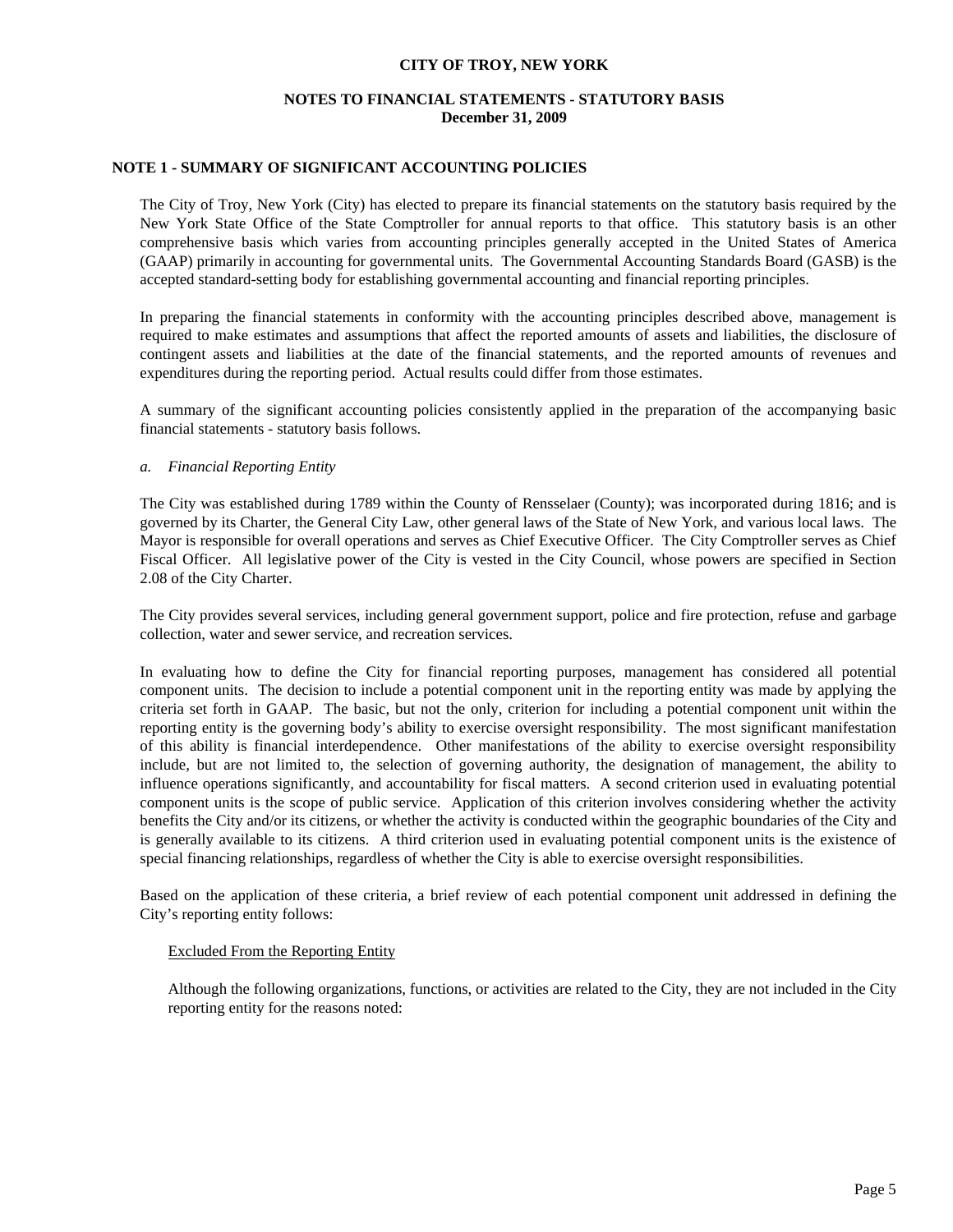### **NOTES TO FINANCIAL STATEMENTS - STATUTORY BASIS December 31, 2009**

### **NOTE 1 - SUMMARY OF SIGNIFICANT ACCOUNTING POLICIES - Continued**

#### *a. Financial Reporting Entity* - Continued

#### Excluded From the Reporting Entity - Continued

#### Municipal Assistance Corporation for the City of Troy

 The Municipal Assistance Corporation for the City of Troy (MAC) was created during 1995 under the provisions of Section 3053 of the Financial Control Act (see Note 10). The MAC is an authority of the State of New York. The members of the authority have complete responsibility for managing the MAC and are not presumed to be a component unit of the City. The enabling legislation creating the MAC was amended June 29, 1995, with an effective date of July 19, 1995, and was again amended August 5, 1996.

### City of Troy Supervisory Board

 Per the provision of Chapter 721 of the Laws of 1994 as amended by Chapters 187 and 188 of the Laws of 1995 and Chapters 444 and 445 of the Laws of 1996 (see Note 10), the State Legislature created the City of Troy Supervisory Board. Per the legislation, the City is to establish a general debt service fund to be overseen by the New York State Office of the State Comptroller. The City does not have any oversight responsibility over the Supervisory Board.

#### Troy Industrial Development Authority

 The Troy Industrial Development Authority (IDA) is a Public Benefit Corporation created by the State Legislature to promote the economic welfare, recreation opportunities, and prosperity of City inhabitants. Members of the IDA are appointed by the Mayor and confirmed by the City Council, but the City exercises no oversight responsibility. IDA members have complete responsibility for management of the IDA and accountability for fiscal matters. The City is not liable for IDA bonds or notes.

#### Troy Local Development Corporation

 The Troy Local Development Corporation (LDC) was incorporated in the State of New York in November 1988. The LDC's primary purpose is to maintain and develop the economic climate of the City through the promotion of employment and attraction of new businesses. Effective for the year ended December 31, 2008, the LDC is required to have an annual independent audit completed of its financial statements.

The LDC is exempt from income taxes under Section  $501(c)(3)$  of the Internal Revenue Code. It is classified as a private foundation under Sections 507(d) and 4940 of the Internal Revenue Code and qualifies for the charitable contribution deduction for individual donors.

### Troy City and Lansingburgh Central School Districts

 The Troy City and Lansingburgh Central School Districts (School Districts) were created by State legislation, which designated the School Boards as the governing authorities. School Board members are elected by the qualified voters of the School Districts. The Boards designate management and exercise complete responsibility for all fiscal matters. The City Council exercises no oversight over the School Districts' operations.

#### Troy Housing Authority

 The Troy Housing Authority (Authority) was created during 1957 by the State Legislature. The Governing Board of the Authority is appointed by the Chief Executive Officer of the City. The City provides no subsidy to the Authority nor is it responsible for debt or operating deficits of the Authority. The Authority's debt is essentially supported by operating revenues of the Authority and is not guaranteed by the City. The City does not appoint management of the Authority nor does it approve the Authority's budget, contracts, or hiring of staff. The City has no oversight responsibility for funds of the Authority.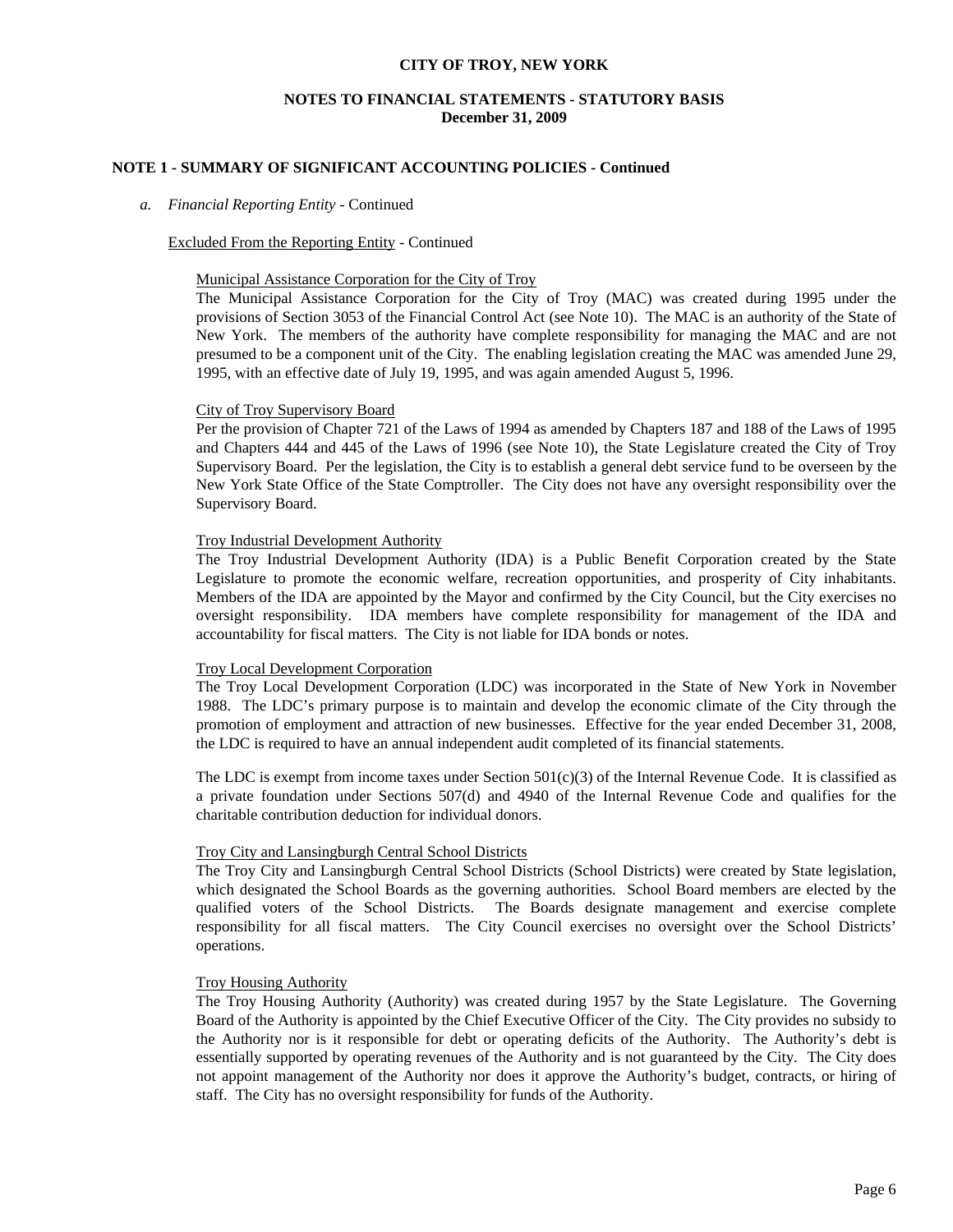# **NOTES TO FINANCIAL STATEMENTS - STATUTORY BASIS December 31, 2009**

## **NOTE 1 - SUMMARY OF SIGNIFICANT ACCOUNTING POLICIES - Continued**

#### *b. Measurement Focus, Basis of Accounting, and Financial Statement Presentation*

 The accounting and financial reporting treatment applied to a fund is determined by its measurement focus. All governmental funds and expendable trust funds are accounted for on the modified accrual basis using a current financial resources focus. With this measurement focus, generally only current assets and current liabilities are included on the balance sheet. Operating statements of these funds present increases (i.e., revenues and other financing sources) and decreases (i.e., expenditures and other financing uses) in net current assets.

Under the modified accrual basis of accounting, governmental fund revenues are recognized when susceptible to accrual (i.e., when they become both measurable and available). "Measurable" means the amount of the transaction can be reasonably determined, and "available" means the related cash resources are collectible within the current period or soon enough thereafter to be used to pay liabilities of the current period. The City follows GAAP and considers property taxes available if they are collected within 60 days after year-end. Property taxes determined to be collectible after the 60-day period are recorded as deferred revenues. The City uses a 120-day availability period for other significant governmental revenue sources. In addition to property taxes, governmental revenues susceptible to accrual include sales tax, state and federal aid, and certain other significant revenues. Fines, permits, and parking meter revenues are not susceptible to accrual because generally they are not measurable until received. For state and federal grants, if reimbursement of expenditures is the prime factor for determining eligibility, revenues from federal and state grants are accrued when the expenditure is made.

 The City also reports deferred revenue for certain revenues other than property taxes. Deferred revenues arise when potential revenue does not meet both of the "measurable" and "available" criteria for recognition in the current period. Deferred revenues also arise when the City receives resources before it has a legal claim to them, as when grant monies are received prior to the occurrence of qualifying expenditures. In subsequent periods, when both revenue recognition criteria are met, or when the City has a legal claim to the resources, the liability for deferred revenue is removed from the combining balance sheet and revenue is recognized.

Governmental fund expenditures are recorded when the fund liability is incurred except that:

- Payment of prepaid expenses and purchase of inventory type items are recorded as expenditures when the related amounts are due and payable. This method is generally referred to as the "purchase" method, as opposed to the "consumption" method used in the government-wide financial statements.
- Principal and interest on indebtedness are recorded as expenditures when the related debt service amounts are due and payable, which normally approximates the date the debt is paid.
- Compensated absences, such as vacation leave and compensation time, which vest or accumulate with eligible employees, are recorded as expenditures in the payroll period that the leave credits are used by employees.
- Current pension costs payable to the New York State Retirement Systems are recorded as expenditures when billed by the Systems.
- Costs of acquiring fixed assets are recorded as expenditures when the related acquisition amounts are due and payable.

### *c. Fund Accounting*

 The accounts of the City are organized on the basis of funds, each of which is considered a separate accounting entity. The activities of each fund are accounted for with a separate set of self-balancing accounts that comprise its assets, liabilities, fund balance, revenues, and expenditures which are segregated for the purpose of carrying on specific activities or attaining certain objectives in accordance with specific regulations, restrictions, or limitations. The City's fund types and account groups are as follows: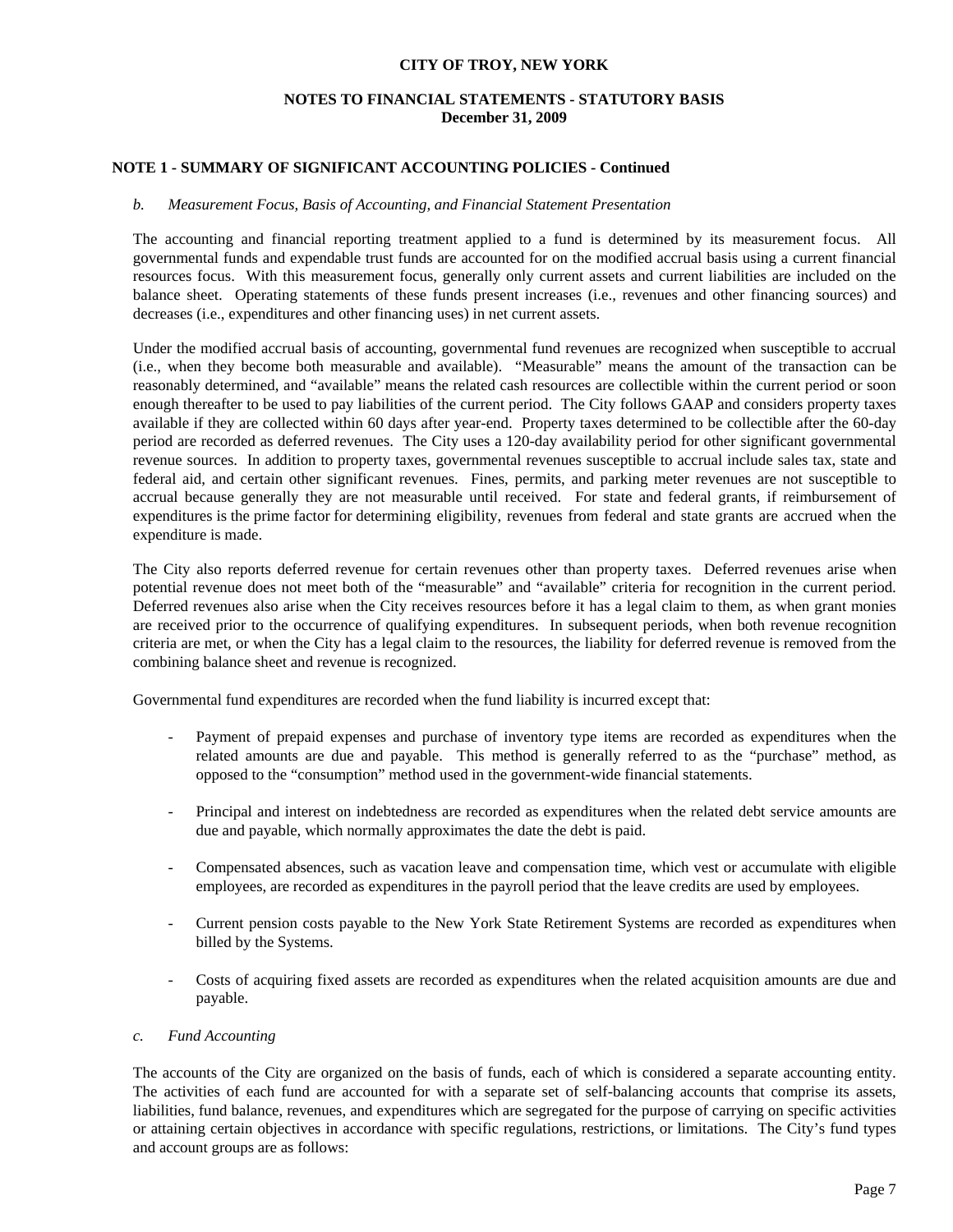## **NOTES TO FINANCIAL STATEMENTS - STATUTORY BASIS December 31, 2009**

### **NOTE 1 - SUMMARY OF SIGNIFICANT ACCOUNTING POLICIES - Continued**

#### *c. Fund Accounting* - Continued

#### Fund Types

 Governmental Funds are those through which most governmental functions are financed. The acquisition, use, and balances of expendable financial resources, and the related liabilities are accounted for through governmental funds. The City's governmental fund types are as follows:

- i. General Fund is the principal operating fund of the City and accounts for the general tax revenues, miscellaneous receipts not allocated by law or contractual agreement to another fund, risk retention operations, and general operating expenditures. This fund operates within the financial limits of an annual budget adopted by the City Council.
- ii. Special Revenue Funds are used to account for the proceeds of specific revenue sources (other than major capital projects) that are legally restricted to expenditures for specified purposes. Special Revenue Funds of the City include the following:

 Special Grant Fund is used principally to account for the use of federal monies received under Community Development and other Department of Housing and Urban Development Funds.

 Water Fund is used to report operations of the City's water treatment and supply facilities that provide drinking water to all City residents, as well as to certain other local communities outside the City's corporate boundaries.

Sewer Fund is used to report operations of the City's wastewater treatment facilities and sanitary sewer system that is provided to all City residents.

- iii. Debt Service Fund is used to account for the accumulation of resources reserved for future MAC debt payments. Unexpended balances of proceeds and earnings on proceeds of borrowings for capital projects are transferred from the Capital Projects Fund and held until appropriated.
- iv. Capital Projects Fund is used to account for financial resources to be used for the acquisition or construction of major capital assets for governmental activities. Financing is generally provided from proceeds of bonds, notes, federal and state grants, and transfers from other governmental funds.

Fiduciary Funds are used to report resources that are held by the City in a trustee or agency capacity for others and cannot be used to support the City's own programs. Fiduciary funds include pension and other employee benefit trust funds, investment trust funds, private purpose trust funds, and agency funds. The City does not maintain any investment or private purpose trust funds, but does maintain the following Fiduciary Funds:

i. Agency Funds are used to account for monies and property held by the City as agent for others pending disposition to the applicable parties.

 In addition to the various funds, the City maintains schedules of non-current governmental assets and non-current governmental liabilities. Non-current governmental assets include capital assets used in governmental activities, and noncurrent governmental liabilities include bonds, state loans, and other long-term debt used to finance governmental activities.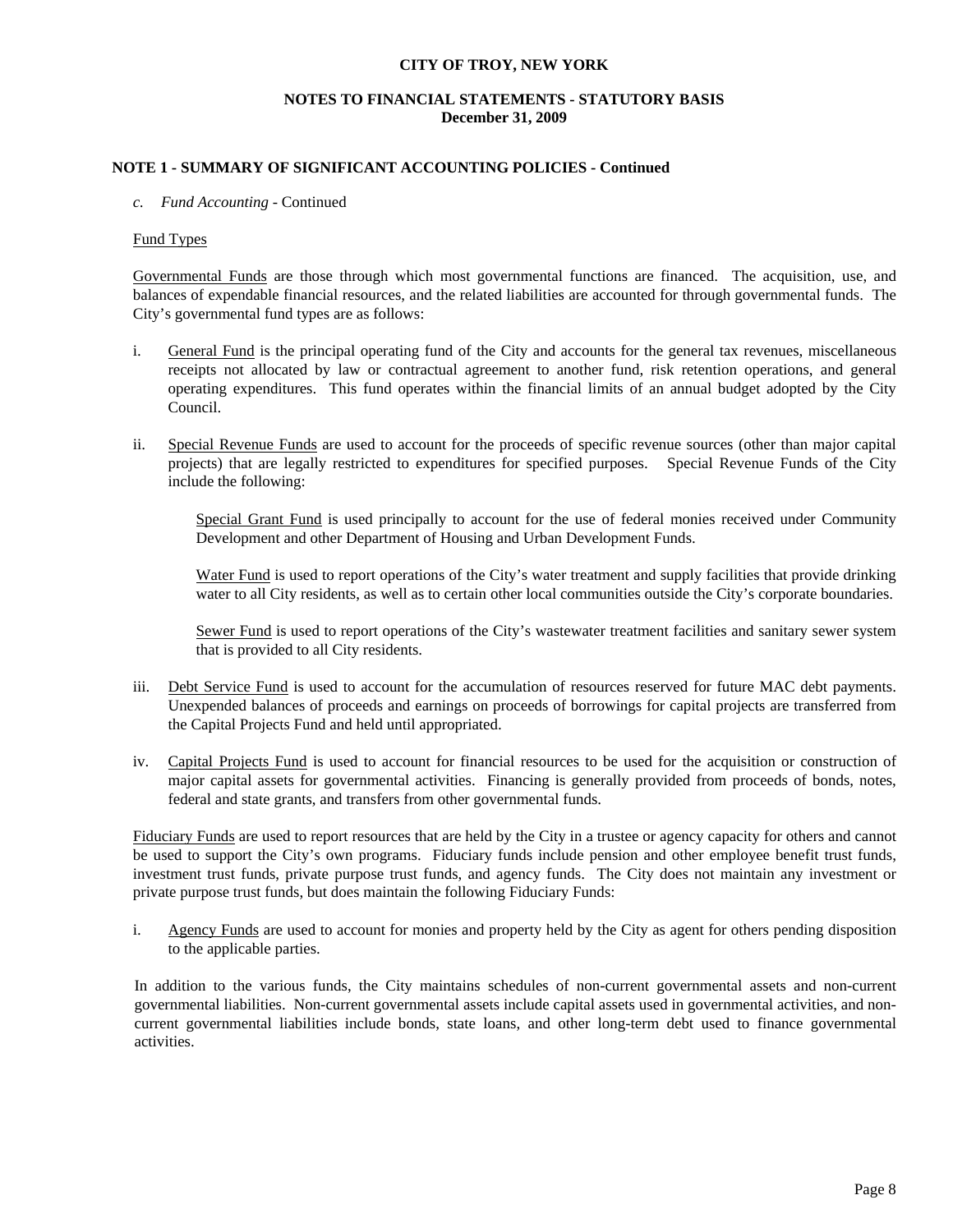# **NOTES TO FINANCIAL STATEMENTS - STATUTORY BASIS December 31, 2009**

### **NOTE 1 - SUMMARY OF SIGNIFICANT ACCOUNTING POLICIES - Continued**

#### *d. Budgets*

 The City's procedures for establishing the budgetary data reflected in the accompanying financial statements - statutory basis are as follows:

- i. Not later than October 1, the City Mayor submits to the City Council a proposed operating budget for the fiscal year commencing the following January 1.
- ii. The operating budget includes proposed expenditures and the means of financing them.
- iii. Public hearings are conducted to obtain taxpayer comments.
- iv. Not later than December 1, the budget is legally enacted through the passage of a legislative resolution.
- v. Total expenditures for each object may not legally exceed the total appropriations for that object.

A summary of the functions exceeding budgeted appropriations is as follows:

|                       |                 | Year Ended December 31, 2009 |                         |  |  |  |  |  |  |
|-----------------------|-----------------|------------------------------|-------------------------|--|--|--|--|--|--|
|                       | <b>Budgeted</b> | Total                        | Unfavorable<br>Variance |  |  |  |  |  |  |
|                       | Appropriations  | Encumbrances                 |                         |  |  |  |  |  |  |
| General Fund          |                 |                              |                         |  |  |  |  |  |  |
| Law                   | S<br>588.824    | \$<br>631,627                | (42, 803)               |  |  |  |  |  |  |
| Judgement and claims  | 145,000         | 194.098                      | (49,098)                |  |  |  |  |  |  |
| Public Safety, police | 16,488,485      | 16,611,186                   | (122,701)               |  |  |  |  |  |  |
| Undistributed, health | 4,168,173       | 4,218,511                    | (50, 338)               |  |  |  |  |  |  |

Budgetary controls for certain special grants are established in accordance with the applicable grant agreements, which may cover a period other than the City's fiscal year.

A reconciliation of actual results for the Special Revenue Funds is as follows:

|                                                                               | Revenues and<br><b>Other Financing</b><br>Sources | Expenditures and<br>Other Financing<br>Uses | Fund Balance,<br>End of Year |  |  |
|-------------------------------------------------------------------------------|---------------------------------------------------|---------------------------------------------|------------------------------|--|--|
| Total funds included in comparison<br>Funds not included in budget comparison | 12,610,261<br>3,905,776                           | 13,214,114<br>6,512,486                     | 9,083,048<br>742,120         |  |  |
|                                                                               | 16,516,037                                        | 1,972,660                                   | 9,825,168                    |  |  |

 The Mayor is authorized to approve all budget transfer requests not exceeding \$500 between the major fund codes within individual departments. Additionally, the Mayor may authorize all budget transfers within major fund codes within individual departments. All other modifications to the budget must be approved by the City Council.

 Encumbrance accounting, under which purchase orders, contracts, and other commitments for the expenditure of monies are recorded for budgeting control purposes to reserve that portion of the applicable appropriation, is employed in the governmental funds. Open encumbrances at year end are recorded as reservations of fund balances since the commitments do not constitute expenditures or liabilities. Open encumbrances, after review by the City Council, are added to the subsequent year's budget to provide the modified budget presented in the combining financial statements. Expenditures for such commitments are recorded in the period in which the liability is incurred.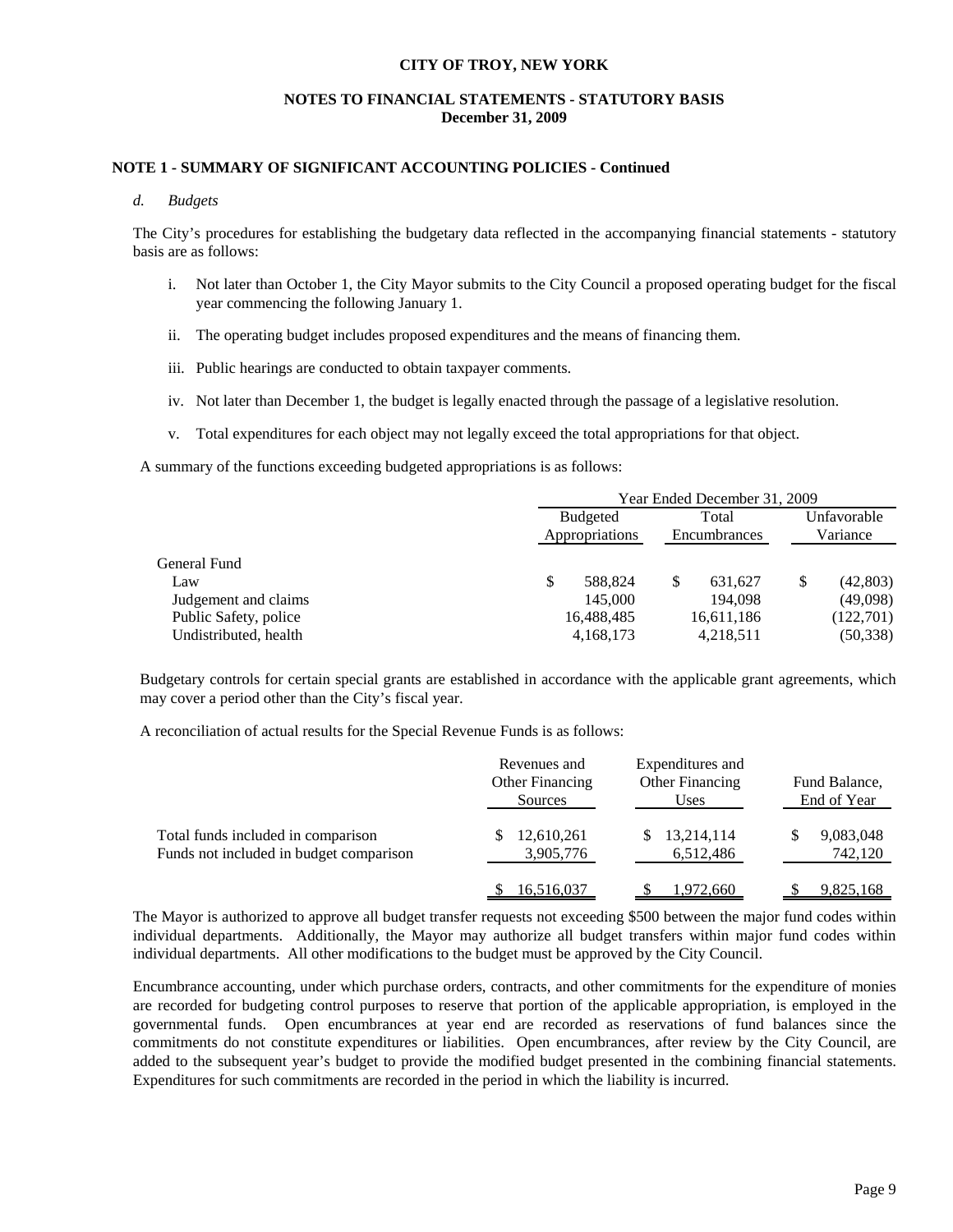# **NOTES TO FINANCIAL STATEMENTS - STATUTORY BASIS December 31, 2009**

### **NOTE 1 - SUMMARY OF SIGNIFICANT ACCOUNTING POLICIES - Continued**

#### *d. Budgets* - Continued

 The budget is developed on the basis generally consistent with GAAP. The only significant difference is that the budget treats encumbrances as expenditures, whereas GAAP treats them as reservations of fund balances.

 Budgetary controls for the Special Grant Fund are established in accordance with the applicable grant agreements, which cover periods different from the City's fiscal year. The Troy Urban Renewal Agency does not operate on an annual budget due to its limited activity. Accordingly, these funds have not been included in statements comparing budget estimates to actual transactions.

#### *e. Cash and Cash Equivalents*

 The City's investment policies are governed by State statutes. In addition, the City has its own written investment policy. City monies must be deposited in Federal Deposit Insurance Corporation (FDIC) insured commercial banks or trust companies located within the State. The City Comptroller is authorized to use demand accounts and certificates of deposit. Permissible investments include obligations of the United States Treasury and United States agencies, repurchase agreements, and obligations of New York State or its localities.

 All deposits shall be fully secured by insurance of the FDIC or by obligations of New York State, or obligations of federal agencies, the principal and interest of which is guaranteed by the United States or obligations of New York State local governments.

 The written investment policy requires repurchase agreements to be purchased from banks located within the State and that underlying securities must be obligations of the federal government. Underlying securities shall be valued to market at periodic intervals by the City Comptroller or his/her designee.

 Cash and cash equivalents include amounts in demand deposits as well as short-term investments with a maturity date within three months of the date acquired by the City.

#### *f. Interfund Transactions*

 During the course of operations, the City processes several transactions that affect more than one fund and other transactions between the various funds. Interfund services provided and used are accounted for as revenues in the provider funds and expenditures or expenses in the user funds. Transactions that constitute reimbursements to a fund for expenditures initially made from it that are properly applicable to another fund are recorded as expenditures in the reimbursing fund and as reductions of expenditures in the fund that is reimbursed. Advances or loans from one fund to another are recorded as receivables in the remitting fund and payables in the receiving fund. Other interfund transactions generally represent transfers of resources from one fund to be utilized in another fund and are reported as transfers. Interfund transactions that are unpaid between funds are recorded in the financial statements - statutory basis as due from other funds (receivables) and due to other funds (payables).

#### *g. Fixed Assets*

 General fixed assets are not capitalized in the funds used to acquire or construct them. Instead, capital acquisition and construction are reflected as expenditures in governmental funds, and the related assets are reported in the schedule of non-current governmental assets.

 Accounting principles under the statutory basis require that all purchased fixed assets be valued at cost where historical records are available and at an estimated historical cost where no historical records exist. Donated fixed assets are valued at their estimated fair market value on the date received.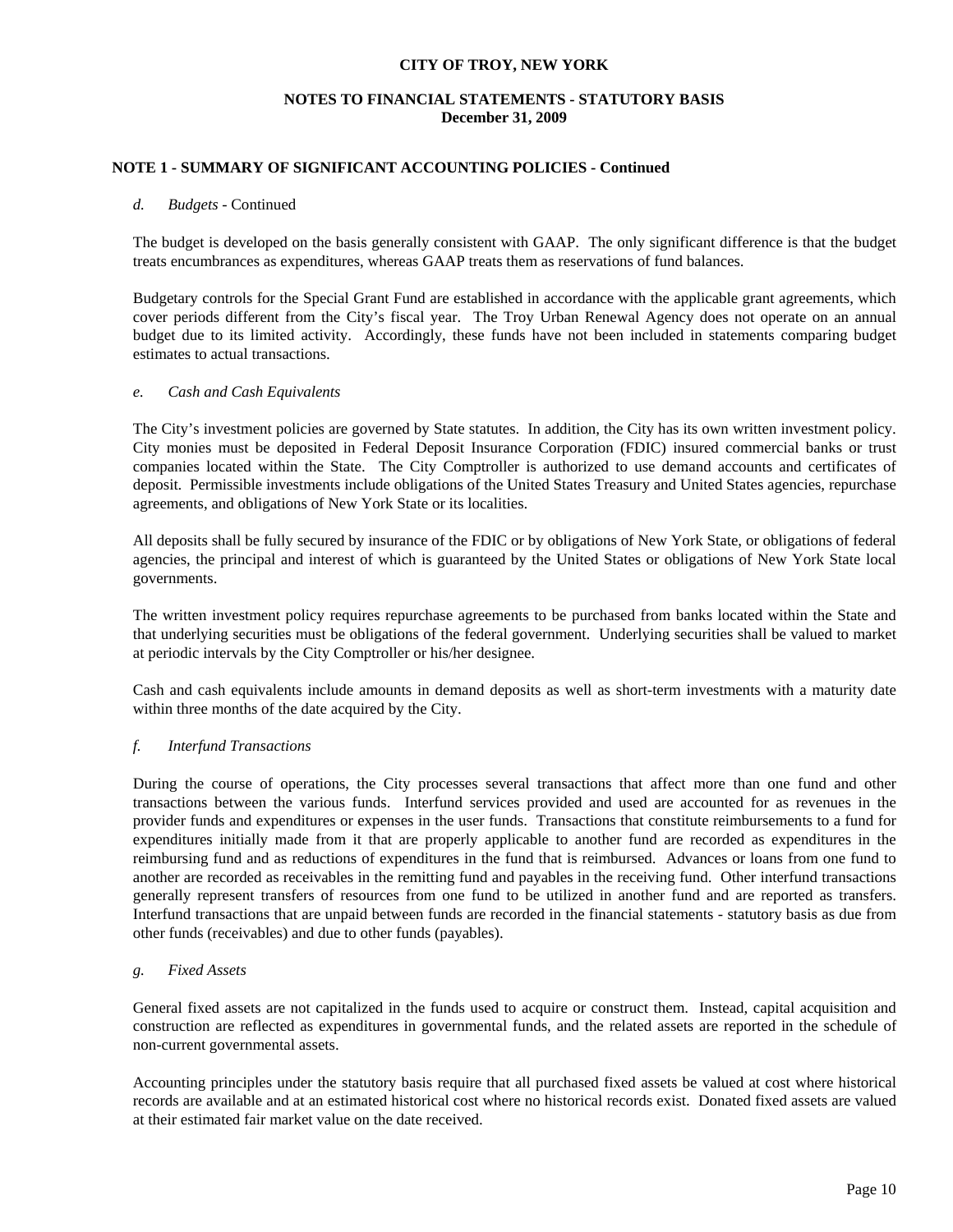## **NOTES TO FINANCIAL STATEMENTS - STATUTORY BASIS December 31, 2009**

## **NOTE 1 - SUMMARY OF SIGNIFICANT ACCOUNTING POLICIES - Continued**

#### *g. Fixed Assets* - Continued

 The costs of normal maintenance and repairs that do not add to the value of the asset or materially extend asset lives are not capitalized.

Fixed assets are not depreciated nor has interest on general fixed assets construction in progress been capitalized.

#### *h. Compensated Absences*

 During 2009, accumulated vacation for General, Water, and Sewer Fund personnel totaled \$4,686,446, \$219,560, and \$39,203, respectively. The amounts of vested accumulated vacation leave and compensation time are recorded in the schedule of non-current governmental liabilities in other liabilities. No liability is recorded for nonvesting accumulated rights to receive sick and personal pay benefits.

#### *i. Post-Retirement Benefits*

 The City provides health insurance coverage and survivors' benefits for retired employees and their survivors. Substantially all of the City's employees may become eligible for these benefits if they reach normal retirement age while working for the City. Health care benefits and survivors' benefits are provided through a self-insurance program or insurance company contracts with premiums based on the benefits paid during the year. The City recognizes the cost of providing benefits by recording total costs as expenditures during the year paid. The retirees' premium contributions are reported as revenue received during the year.

 During the year, approximately \$3.8 million was paid on behalf of approximately 357 retirees and survivors and recorded as expenditures in the General Fund. During the year, \$92,132 was collected for premiums from these retirees and survivors and recorded as revenue of the General Fund. See Note 9 for additional disclosures required for retiree postemployment benefits other than pensions.

#### *j. Fund Balance*

 Reserves represent those portions of fund balance not available for appropriation or legally segregated for a future use. Designated fund balances represent tentative plans for future use of financial resources. There were no designated fund balances at December 31, 2009.

Unrestricted fund balance represents fund balance of the City not restricted for any project or other purpose.

#### **NOTE 2 - CASH AND CASH EQUIVALENTS**

 It is the City's policy for deposits to be secured by collateral valued at market or par, whichever is lower, less the amount of the FDIC insurance. The City's pooled and non-pooled deposits are categorized to give an indication of the level of risk assumed by the City at fiscal year-end. The categories are described as follows:

Category 1

Insured or collateralized with securities held by the City or by its agent in the City's name.

Category 2

 Collateralized with securities held by the pledging financial institution's trust department or agent in the City's name.

Category 3 Uncollateralized.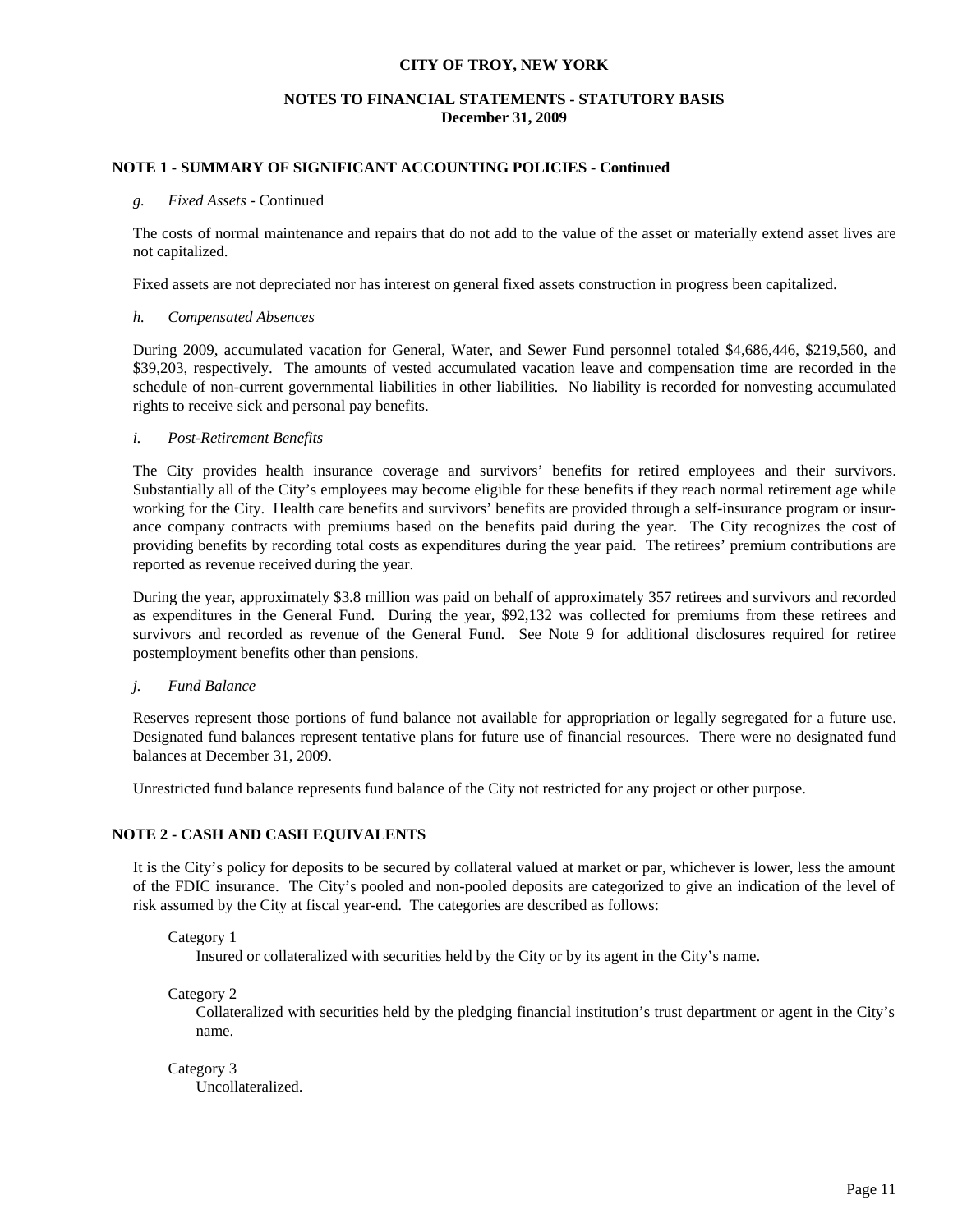# **NOTES TO FINANCIAL STATEMENTS - STATUTORY BASIS December 31, 2009**

|                                         |                 | Category | Carrying        |             |                   |  |  |
|-----------------------------------------|-----------------|----------|-----------------|-------------|-------------------|--|--|
| <b>Bank Pooled Deposits</b>             | <b>Balance</b>  |          | 2               | 3           | Amount            |  |  |
| Pooled cash and cash<br>equivalents     | 3,370,973<br>-S | \$       | 3,370,973<br>\$ | - \$        | 3,107,740         |  |  |
| Non-Pooled Deposits                     |                 |          |                 |             |                   |  |  |
| Non-Pooled cash and cash<br>equivalents |                 |          |                 |             |                   |  |  |
| General Fund                            | 5,780,736       |          | 5,780,736       |             | 5,749,457         |  |  |
| Special Revenue Funds                   | 1,964,840       |          | 1,964,840       |             | 1,768,921         |  |  |
| <b>Capital Projects</b>                 | 1,015,550       |          | 1,015,550       |             | 965,300           |  |  |
| <b>Trust and Agency</b>                 | 1,093,737       |          | 1,093,737       |             | 935,632           |  |  |
| Debt Service                            | 132,874         |          | 132,874         |             | 132,873           |  |  |
| Petty cash                              | 6,000           |          |                 | 6,000       | 6,000             |  |  |
|                                         | 13,364,710      |          | 13,358,710      | 6,000<br>S. | 12,665,923<br>SS. |  |  |

## **NOTE 2 - CASH AND CASH EQUIVALENTS - Continued**

 As a provision of certain financing arrangements, certain Capital Projects Fund cash is restricted for related construction purposes. Reserved fund balance includes the excess of assets over certain liabilities reserved according to donor restrictions, reserved for debt service on bonded debt, and reserved for capital projects.

 Cash with fiscal agent represents amounts held by the fiscal agent for payment of principal and interest on outstanding obligations held by the MAC in the General and Debt Service Funds. Cash with fiscal agent represents Capital Projects BAN proceeds and EFC Clear Water Bond proceeds for use on a certain project.

### **NOTE 3 - PROPERTY TAXES**

 The City's property taxes are levied annually on January 1. The annual City tax levy consists of taxes levied for City purposes based on City budget requirements, County taxes levied within the City for County budget requirements, and relevied unpaid water rents and sewer rents and recycling container charges. Taxes are due and payable in bi-annual installments on January 1 and July 1. Taxes become delinquent on February 1 and August 1. On November 1, unpaid City and County taxes are enforced through tax liens. Effective January 1, 1995, the City adopted a foreclosure process in accordance with Article 11 of the Real Property Tax Law, as amended by Chapter 602 of the Laws of 1993 and Chapter 532 of the Laws of 1994, whereby unpaid property taxes are allowed to be processed through In-Rem and formal foreclosure proceedings.

 The City has established an allowance for doubtful accounts based on collection history and a review of accounts by management. Allowance for doubtful accounts was \$450,000 at December 31, 2009.

 In addition to the City tax levy, the City is responsible for collecting the School Districts' taxes levied on property within the City that has been certified as being uncollectible by School District authorities.

 The School Districts are paid annually by the City for their portion of school taxes, which are more than two years old. The General Fund annually reimburses the Water and Sewer Special Revenue Funds in full for uncollected rents. The City only reimburses the County for taxes collected. In the event the City sells any property it has acquired as a result of the nonpayment of taxes in accordance with the Charter of the City, the City will share with the County all losses and gains proportionately to the liens outstanding.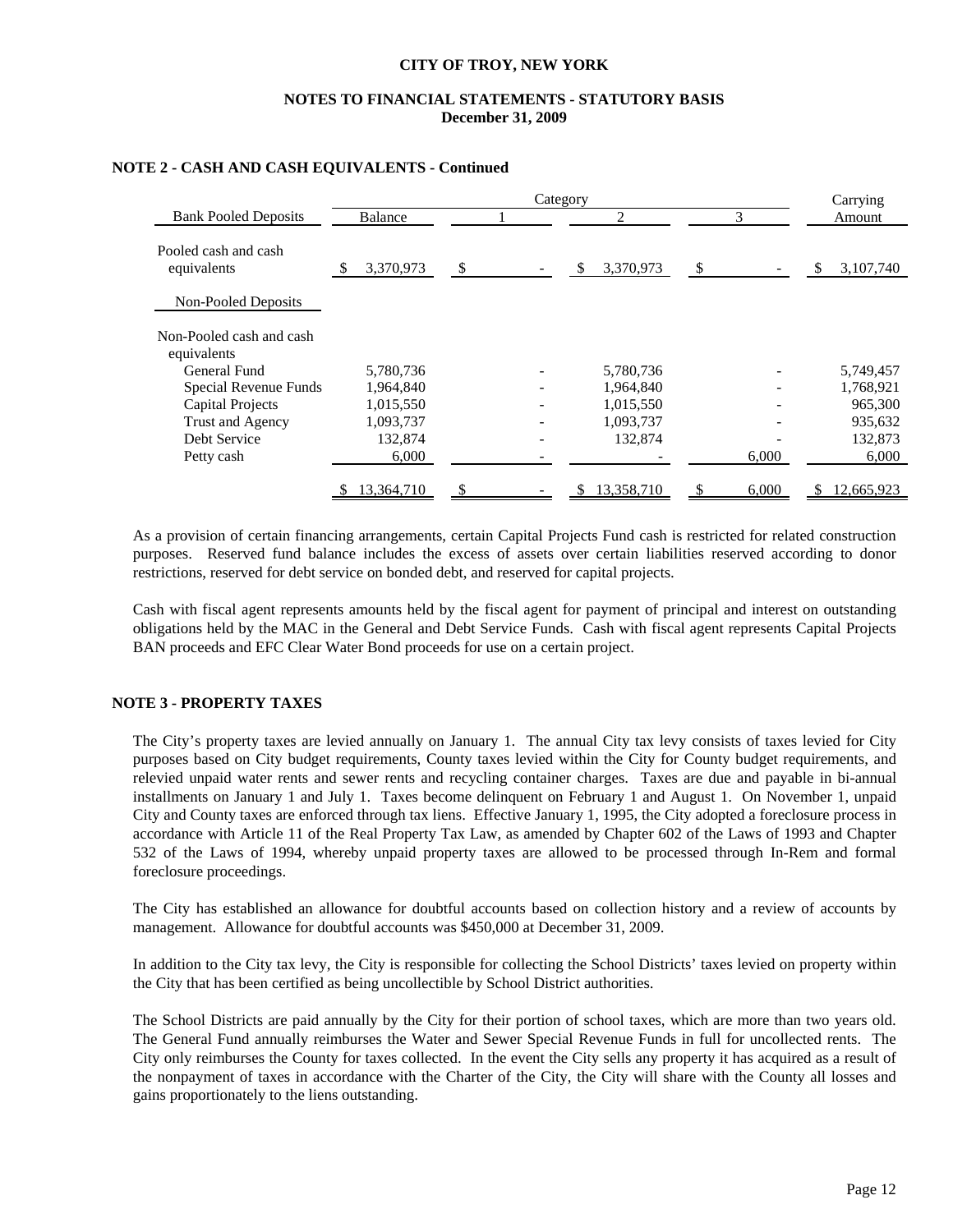# **NOTES TO FINANCIAL STATEMENTS - STATUTORY BASIS December 31, 2009**

### **NOTE 3 - PROPERTY TAXES - Continued**

Also, May 21, 2009, the New York State Legislature amended Chapter 672 of the Laws of 1993, amending the Public Authorities Law relating to the construction and financing of facilities for certain public libraries including the Troy Public Library within the provisions of the chapter. In addition, pursuant to said amendment, taxes voted on and approved for the support of the library shall be levied in the calendar year directly preceding the library's fiscal year and shall be included in the tax bills issued during December of the calendar year preceding the fiscal year. The City implemented the provisions of the amendment as set forth in Legislative Bill A-11189 and began collecting library taxes in January 2010 for the 2010 fiscal year. The City has agreed to certify and pay to the Troy Public Library, all library taxes collected by the City on a monthly basis commencing with January 2010 collections 45 days after the first of every month.

 As described above, City taxes receivable consist in part of direct City tax revenues and in part of taxes levied for the purposes of other local governments over which the City exercises no fiscal control. Since the City must ultimately "buy" the other governments' and funds' interest in taxes receivable, a sufficient amount is included in deferred tax revenue to ensure the cash position needed to pay the other governments and funds. This deferred tax revenue does not include uncollected County taxes.

 Taxes are calculated using assessments prepared by the City Assessor as adjusted by the New York State Board of Equalization and Assessment for the purpose of comparability. The taxable assessed value of real property included in the levy of 2009 is approximately \$251.1 million. The effective tax rate on this value is approximately \$72.80 per thousand. The statutory maximum tax rate is 2% of the five-year average of the equalized assessment. The 2009 levy represents approximately 61.9% of the maximum statutory levy.

### **NOTE 4 - INTERFUND RECEIVABLES AND PAYABLES**

The following is a summary of interfund receivables and payables:

|                         | December 31, 2009  |               |
|-------------------------|--------------------|---------------|
|                         | Due From           | Due To        |
| Fund                    | <b>Other Funds</b> | Other Funds   |
| General                 | \$ 3,080,519       | 538,524<br>\$ |
| Special Revenue         | 561,964            | 2,290,663     |
| <b>Capital Projects</b> | 14,033             | 337,207       |
| Debt Service            | 4.038              | 69,185        |
| Agency                  | 10,372             | 435,347       |
|                         | 3,670,926          | 3,670,926     |

The City made the following operating transfers:

|                      |                            | December 31, 2009 |
|----------------------|----------------------------|-------------------|
|                      | Transfers<br><sub>In</sub> | Transfers<br>Out  |
| General              | \$1,742,862                | 1,200,712<br>\$   |
| <b>Special Grant</b> |                            | 17,550            |
| Water                |                            | 1,472,000         |
| Debt Service         | 4,038                      | 253,312           |
| Capital Projects     | 1,200,712                  | 4,038             |
|                      | \$2,947,612                | \$2,947,612       |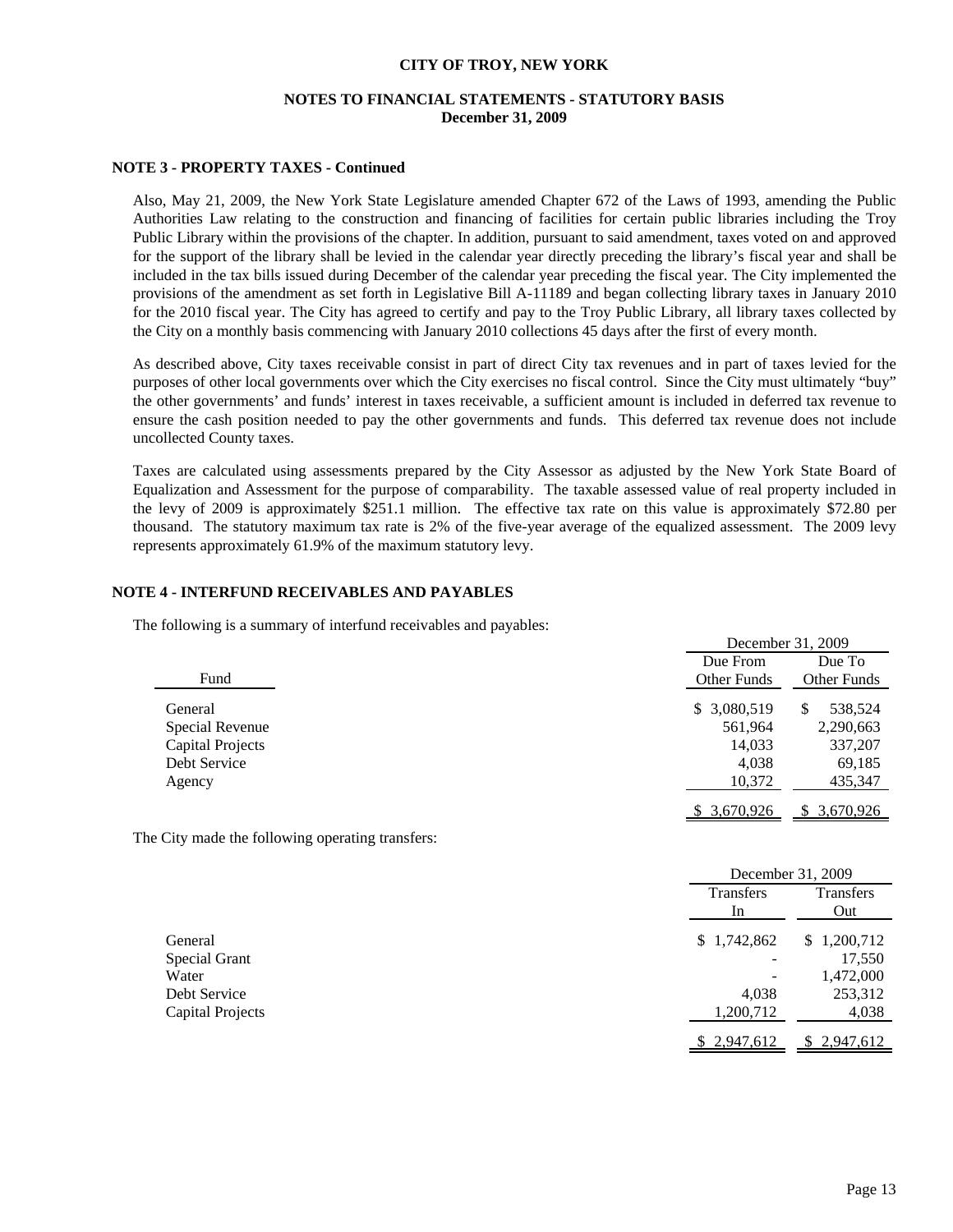## **NOTES TO FINANCIAL STATEMENTS - STATUTORY BASIS December 31, 2009**

#### **NOTE 5 - FIXED ASSETS**

The following schedule identifies changes in the City's fixed assets:

|                         | Year Ended December 31, 2009 |                  |                       |  |  |  |  |  |
|-------------------------|------------------------------|------------------|-----------------------|--|--|--|--|--|
|                         | Balance                      |                  | Balance               |  |  |  |  |  |
|                         | January 1,                   |                  | December 31,          |  |  |  |  |  |
| Category                | 2009                         | <b>Additions</b> | 2009                  |  |  |  |  |  |
| Fixed assets            |                              |                  |                       |  |  |  |  |  |
| Land                    | \$<br>1,313,405              | \$<br>-          | 1,313,405<br><b>S</b> |  |  |  |  |  |
| <b>Buildings</b>        | 50,261,407                   | 11,000           | 50,272,407            |  |  |  |  |  |
| Machinery and equipment | 12,881,129                   | 2,208,999        | 15,090,128            |  |  |  |  |  |
| Infrastructure          | 148,705,588                  |                  | 148,705,588           |  |  |  |  |  |
|                         | \$213,161,529                | 2.219.999        | \$215,381,528         |  |  |  |  |  |

The City has assessed the value of their infrastructure and has elected to record it even though it is not required under the accounting principles prescribed by the New York State Office of the State Comptroller.

### **NOTE 6 - OTHER RECEIVABLES**

Other receivables include:

*a. General Fund* 

The City was owed \$24,601 of assessments receivable, and \$1,883,259 of accounts receivable as of December 31, 2009.

*b. Special Grant Fund* 

 The City has made loans to various companies and individuals under the United States Department of Housing and Urban Development programs. The total of commercial and residential rehabilitation loans receivable is \$381,490 as of December 31, 2009. At year-end, the City had \$122,997 reserved in the allowance for receivables.

*c. Water and Sewer Funds* 

Other receivables in these funds are comprised of water and sewer rents receivable totaling \$1,100,057 and \$477,104, respectively, an allowance for receivables of \$3,469 and \$3,090, respectively, and accounts receivable of \$47,001 and \$15,275, respectively, as of December 31, 2009.

#### **NOTE 7 - INDEBTEDNESS**

*a. Short-Term Debt*

 Liabilities for Bond Anticipation Notes (BANs) are generally accounted for in the Capital Projects Fund. State law requires that BANs issued for capital purposes be converted to long-term obligations within five years after the original issue date.

 At December 31, 2009, the City had \$225,000 in BANs outstanding. The City issued BANs to temporarily finance the bond objective.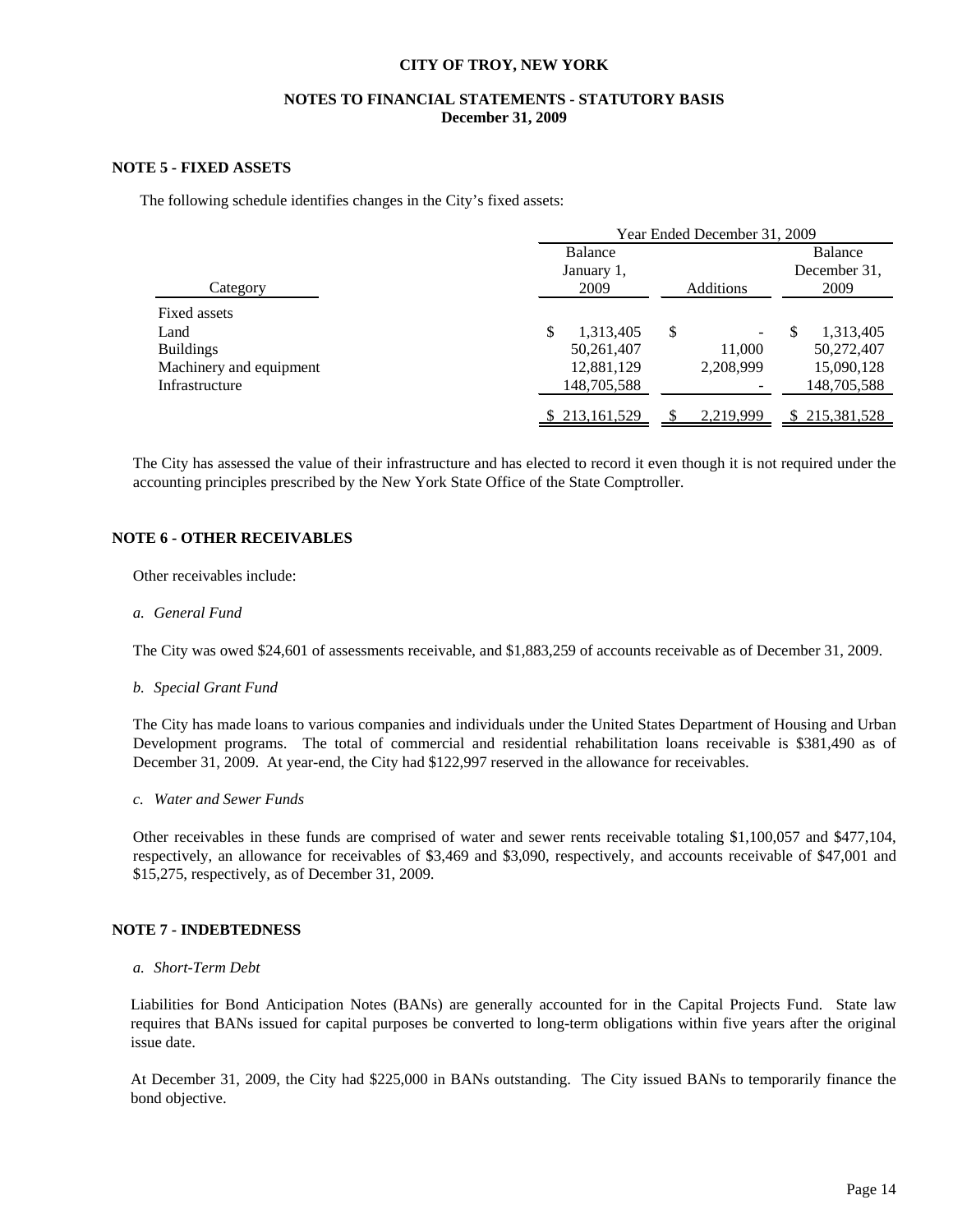# **NOTES TO FINANCIAL STATEMENTS - STATUTORY BASIS December 31, 2009**

### **NOTE 7 - INDEBTEDNESS - Continued**

#### *b. Bonds Payable*

A summary of the City's bonds payable as reported in non-current liabilities is as follows:

|                          | Original<br>Date Issued | Original<br><b>Balance</b> | Interest<br>Rate % | Final<br>Maturity | December 31.<br>2009 |
|--------------------------|-------------------------|----------------------------|--------------------|-------------------|----------------------|
| Water Fund               |                         |                            |                    |                   |                      |
| General obligation       | 09/99                   | 855.297<br>\$              | 0.000              | 12/19             | \$.<br>460,000       |
| General obligation       | 12/01                   | 3.390.000                  | 3.250              | 12/22             | 2.448.215            |
| General obligation       | 07/07                   | 3,136,180                  | 4.633              | 09/36             | 2,975,000            |
|                          |                         |                            |                    |                   | 5,883,215            |
| Sewer Fund               |                         |                            |                    |                   |                      |
| General obligation       | 09/04                   | 1,625,890                  | 2.380              | 04/34             | 1,416,080            |
| General obligation       | 07/09                   | 500,000                    | 2.010              | 07/14             | 500,000              |
|                          |                         |                            |                    |                   | 1,916,080            |
| Total general obligation |                         |                            |                    |                   |                      |
| bonds payable            |                         |                            |                    |                   | 7,799,295            |

Water and sewer debt issuances are essential to continued operations of those activities. Consequently, the City recognizes interest on the related debt as a direct operating expense of the water and sewer activities.

#### *c. Repayment Agreements*

The repayment agreements between the City and the MAC represent the 1996 capital appreciation bonds refinancing of the 1992 Lease Revenue Bonds in the original amount of \$55,589,262, the 1997 refinancing of the 1990 Installment Purchase Debt (Certificate of Participation) in the original amount of \$3,425,000, the 1999 issuance for the closing of the City's landfill in the original amount of \$5,364,156 (Series 1999A), and the 1999 issuance to provide funds to repay the City's bond anticipation notes to meet the debt service fund requirement and to pay certain costs of issuance in the original amount of \$5,205,000 (Series 1999B).

 The outstanding balances of the repayment agreements described above were \$49,944,582, \$590,000, \$2,950,000, and \$2,605,000 at December 31, 2009, respectively.

#### *d. State Clean Water Program*

The City has entered into loan agreements with the New York State Environmental Facilities Corporation (EFC) to finance the cost of improvements to the City's sewer system which were necessary to eliminate the discharge of untreated sewage into the Hudson River. The general obligation serial bonds shown above under the Sewer Fund represent the unpaid balance of these bonds at December 31, 2009.

#### *e. State Drinking Water Program*

The City has also entered into loan agreements with EFC to help finance recent improvements to the City's water system. The general obligation serial bonds shown above under Water Fund represent the unpaid balance of these bonds at December 31, 2009.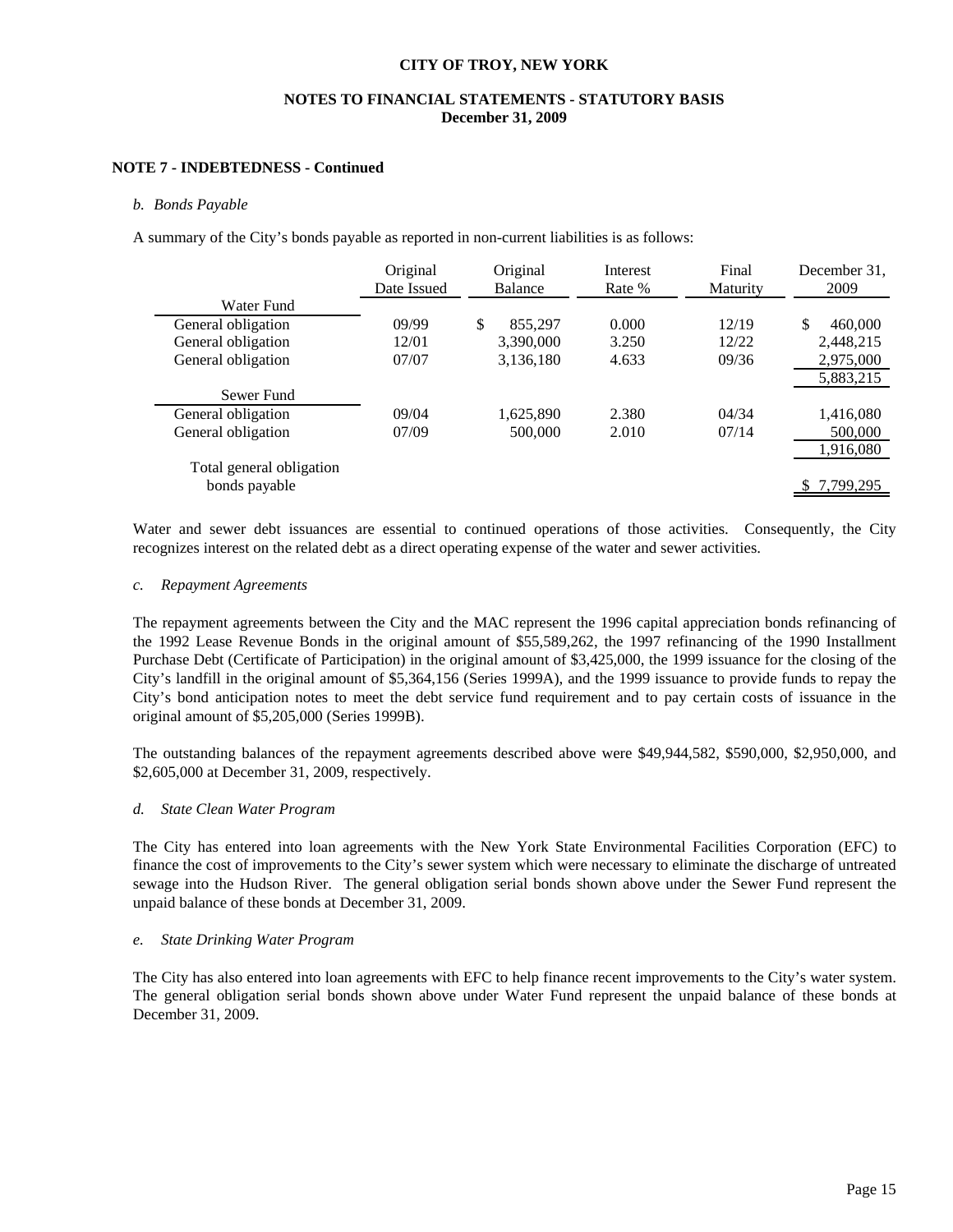# **NOTES TO FINANCIAL STATEMENTS - STATUTORY BASIS December 31, 2009**

# **NOTE 7 - INDEBTEDNESS - Continued**

### *f. Maturity Information*

The annual debt service requirements to maturity for long-term debt as of December 31, 2009, are as follows:

| Year Ending<br>December 31.       | <b>Bonds</b><br>Payable | Repayment<br>Agreements (a) | Total             |  |
|-----------------------------------|-------------------------|-----------------------------|-------------------|--|
|                                   |                         |                             |                   |  |
| 2010                              | S<br>424,001            | \$<br>4.945,000             | 5,369,001<br>S.   |  |
| 2011                              | 430.236                 | 5,165,000                   | 5,595,236         |  |
| 2012                              | 436,664                 | 5,245,000                   | 5,681,664         |  |
| 2013                              | 448.301                 | 5,345,000                   | 5,793,301         |  |
| 2014                              | 455,143                 | 5,330,000                   | 5,785,143         |  |
| 2015 through 2019                 | 1,921,525               | 28,820,000                  | 30,741,525        |  |
| 2020 through 2024                 | 1,470,275               | 16.530,000                  | 18,000,275        |  |
| 2025 through 2029                 | 907,100                 |                             | 907,100           |  |
| 2030 through 2034                 | 1,021,050               |                             | 1,021,050         |  |
| 2035 through 2037                 | 285,000                 |                             | 285,000           |  |
|                                   |                         |                             |                   |  |
| Liability as of December 31, 2009 | 7,799,295               | \$71,380,000                | 79,179,295<br>\$. |  |

(a) Repayment agreements include accretion on Capital Appreciation Bonds of \$17,244,375.

The annual repayment of principal and interest on bonded debt is as follows:

| Year Ending       |                       |               |               |  |
|-------------------|-----------------------|---------------|---------------|--|
| December 31.      | Principal<br>Interest |               | Total         |  |
|                   |                       |               |               |  |
| 2010              | \$<br>424,001         | \$<br>256,880 | \$<br>680,881 |  |
| 2011              | 430.236               | 245,669       | 675,905       |  |
| 2012              | 436,664               | 234,212       | 670,876       |  |
| 2013              | 448.301               | 222.497       | 670,798       |  |
| 2014              | 455.143               | 210.324       | 665,467       |  |
| 2015 through 2019 | 1,921,525             | 878,804       | 2,800,329     |  |
| 2020 through 2024 | 1,470,275             | 579.403       | 2,049,678     |  |
| 2025 through 2029 | 907.100               | 373,076       | 1,280,176     |  |
| 2030 through 2034 | 1,021,050             | 186,383       | 1,207,433     |  |
| 2035 through 2036 | 285,000               | 20,593        | 305,593       |  |
|                   |                       |               |               |  |
|                   | \$7,799,295           | \$ 3,207,841  | \$11,007,136  |  |

Of the total outstanding principal indebtedness of the City in the sum of \$46,869,502, \$1,075,000 was subject to the statutory debt limit and represented .95% of the City's \$111,540,602 statutory debt limit.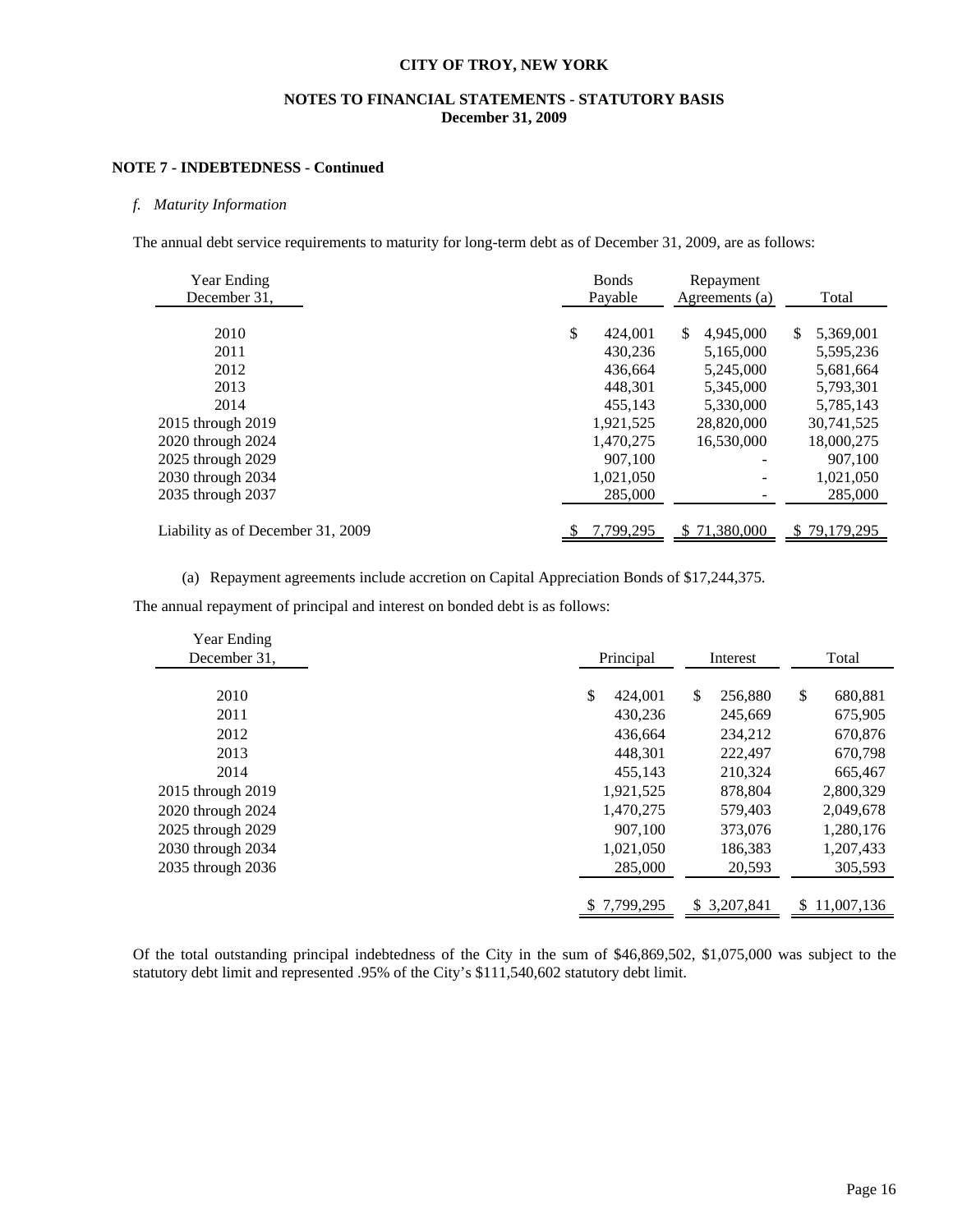### **NOTES TO FINANCIAL STATEMENTS - STATUTORY BASIS December 31, 2009**

#### **NOTE 7 - INDEBTEDNESS – Continued**

#### *g. Non-Current Governmental Liabilities*

The following is a summary of the City's non-current governmental liabilities:

|                                     | Balance<br>January 1,<br>2009 | Additions     | Debt<br>Retirements/<br>Adjustments |    | <b>Balance</b><br>December 31.<br>2009 |
|-------------------------------------|-------------------------------|---------------|-------------------------------------|----|----------------------------------------|
| Bonds payable                       | \$<br>7,613,377               | \$<br>500,000 | \$<br>314,082                       | \$ | 7,799,295                              |
| Landfill closure                    | 570,000                       |               | 30,000                              |    | 540,000                                |
| Judgments and claims payable        | 176,000                       |               | 16,000                              |    | 160,000                                |
| Due to County $(a)$                 | 99,000                        |               | 16,500                              |    | 82,500                                 |
| Retirement debt (b)                 | 1,004,875                     |               | 309,534                             |    | 695.341                                |
| Retirement debt (c)                 | 3,078,473                     |               | 394.156                             |    | 2,684,317                              |
| Repayment agreements (d)            | 59,083,864                    | 539,569       | 3,533,851                           |    | 56,089,582                             |
| Postemployment health insurance (e) | 7,882,212                     | 7,624,112     |                                     |    | 15,506,324                             |
| Compensated absences                | 4,652,624                     | 292,585       |                                     |    | 4,945,209                              |
| Total non-current governmental      |                               |               |                                     |    |                                        |
| liabilities                         | 84,160,425                    | 8,956,266     | 4.614.123                           | S  | 88,502,568                             |

- (a) \$16,500 adjustment was reclassified as a current liability in General Fund and was paid in the first quarter of 2009.
- (b) Represents debt for the 2002 incentive and §443 plans for police and fire. See Note 8.
- (c) Represents debt for the 2004 amortization covering the period April 1, 2004 to December 31, 2004; 2005 amortization covering the period April 1, 2005 to December 31, 2005; 2006 amortization covering the period April 1, 2006 to December 31, 2006; 2007 amortization covering the period April 1, 2007 to December 31, 2007; 2008 amortization covering the period April 1, 2007 to December 31, 2008. See Note 8.
- (d) Repayment agreements include accreted interest of \$539,569 added during 2009 and \$17,244,375 to date.
- (e) Postemployment health insurance liability at December 31, 2009, has been adjusted to actuarial computations as prescribed under GASB No. 45. See Note 9.

### **NOTE 8 - NEW YORK STATE RETIREMENT SYSTEMS**

#### *a. Plan Description*

 The City participates in the New York State and Local Employees' Retirement System (ERS), the New York State and Local Police and Fire Retirement System (PFRS) and the Public Employees' Group Life Insurance Plan (Systems). These are cost-sharing multiple-employer retirement systems. The Systems provide retirement benefits as well as death and disability benefits. Obligations of employers and employees to contribute and benefits to employees are governed by the New York State Retirement and Social Security Law (NYSRSSL). As set forth in the NYSRSSL, the Comptroller of the State of New York (Comptroller) serves as sole trustee and administrative head of the Systems. The Comptroller shall adopt and may amend rules and regulations for the administration and transaction of the business of the Systems and for the custody and control of their funds. The Systems issue a publicly available financial report that includes financial statements and required supplemental information. That report may be obtained by writing to the New York State and Local Retirement Systems, 110 State Street, Albany, New York 12244.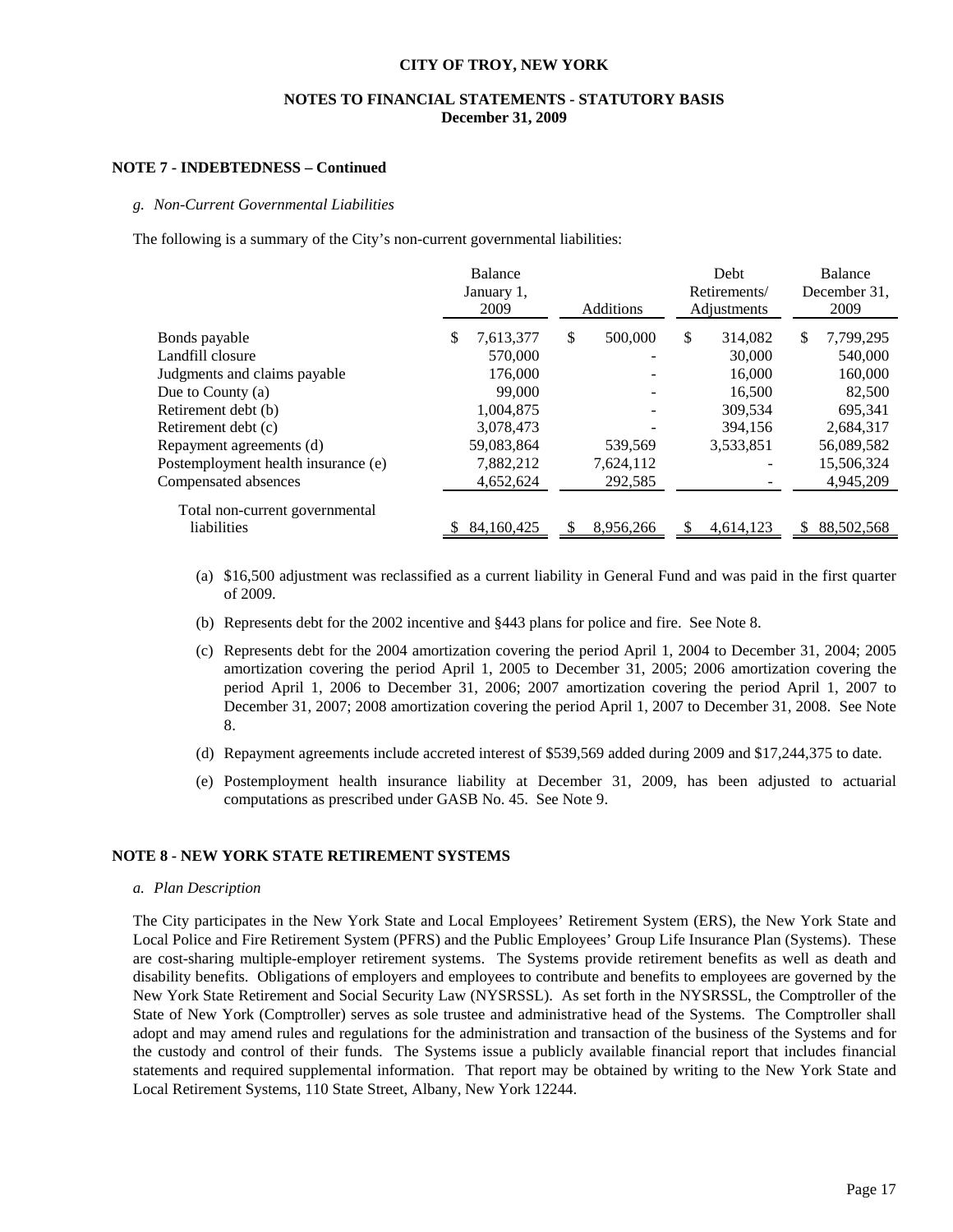### **NOTES TO FINANCIAL STATEMENTS - STATUTORY BASIS December 31, 2009**

#### **NOTE 8 - NEW YORK STATE RETIREMENT SYSTEMS - Continued**

#### *b. Funding Policy*

The Systems are noncontributory except for employees who joined the New York State and Local Employees' Retirement System after July 27, 1976, who contribute 3% of their salary for the first ten years of membership. Under the authority of the NYSRSSL, the Comptroller annually certifies the rates expressed used in computing the employers' contributions. The required contributions for the current year and two preceding years were:

|      | ERS                     | <b>PFRS</b> |
|------|-------------------------|-------------|
| 2009 | $\frac{$}{2}$ 1,005,210 | \$3,764,610 |
| 2008 | 1,143,499               | 3,974,779   |
| 2007 | 1,455,255               | 3,317,580   |

Chapter 49 of the Laws of 2003 of the State of New York was enacted which made the following changes to the Systems:

- Requires minimum contributions by employers of 4.5 percent of payroll every year, including years in which the investment performance would make a lower contribution possible.
- Changes the cycle of annual billing such that the contribution for a given fiscal year will be based on the value of the pension fund on the prior April  $1<sup>st</sup>$  (e.g., billings due February 2009 would be based on the pension value as of March 31, 2008).

Chapter 260 of the Laws of 2004 of the State of New York was enacted and allows local employers to bond or amortize a portion of their retirement bill for up to 10 years in accordance with the following schedule:

- For State fiscal year (SFY) 2004-05, the amount in excess of 7% of employees' covered pensionable salaries, with the first payment of those pension costs not due until the fiscal year succeeding that fiscal year in which the bonding/amortization was instituted.
- For SFY 2005-06, the amount in excess of 9.5% of employees' covered pensionable salaries.
- For SFY 2007-08, the amount in excess of 10.5% of employees' covered pensionable salaries.

This law requires participating employers to make payments on a current basis, while bonding or amortizing existing unpaid amounts relating to the System's fiscal years ending March 31, 2005 through 2008.

In 2002, the City opted into the retirement incentive program with a total cost of \$868,763 applicable to the governmental funds. The City opted to pay for this program over a five-year term and will be charged 8% interest per annum after the first year. The first installment of this plan was paid in fiscal year 2003 in the amount of \$201,470 and included payment of principal only. The final payment for this debt was made on December 15, 2007.

The City also opted into the §443 plans for both police and fire personnel covered under the New York State Local Police and Fire Retirement System. The total past service costs for fire and police were \$1,652,837 and \$1,172,901, respectively, for a total of \$2,825,738. The City opted to pay for this program over a ten-year term with interest starting the second year at 8% per annum. The maturity schedule for this debt is as follows:

|                          | Fire                 | Police               | Total                 |
|--------------------------|----------------------|----------------------|-----------------------|
| February 1, 2010<br>2011 | \$195,537<br>211,180 | \$138,759<br>149,860 | \$ 334,296<br>361,040 |
| Total                    | \$406,717            | \$288,619            | \$695,336             |

The City amortizes the allowable amounts of \$527,873 for the Employees and \$1,513,819 for the Police and Fire Retirement Systems. The portion of these amortized liabilities covering the nine-month period April 1, 2009 to December 31, 2009, \$346,985 and \$995,075, respectively, are included in the financial statements as non-current governmental liabilities.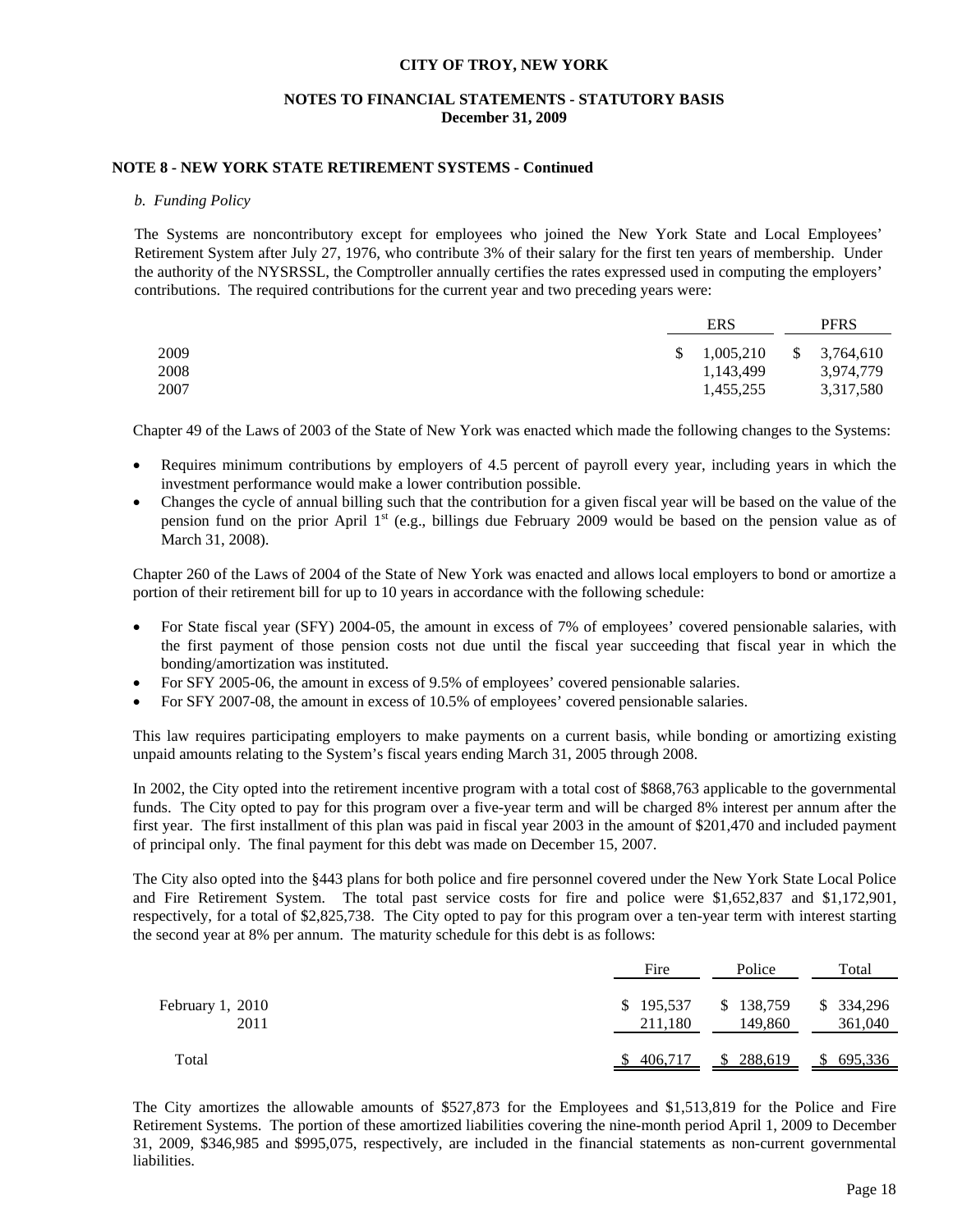# **NOTES TO FINANCIAL STATEMENTS - STATUTORY BASIS December 31, 2009**

#### **NOTE 9 - OTHER POSTEMPLOYMENT BENEFITS**

*Plan Description.* The City administers a single-employer defined benefit healthcare plan ("the Plan"). The Plan provides for continuation of medical insurance benefits for certain retirees and their spouses and can be amended by action of City subject to applicable collective bargaining and employment agreements. Employees covered include the employees of the CSEA, UFA, PBA, Command, and non-represented employees. The Plan is open to new entrants. The Plan is subject to good faith collective bargaining between the City and these covered employees. The Plan does not issue a stand alone financial report since there are no assets legally segregated for the sole purpose of paying benefits under the Plan.

*Funding Policy.* The obligations of the Plan members, employers, and other entities are established by action of City pursuant to applicable collective bargaining and employment agreements. The required contribution rates of the employer and the members vary depending on the applicable agreement. The employer currently contributes enough money to the Plan to satisfy current obligations on a pay-as-you-go basis. The costs of administering the Plan are paid by City. For the year ended December 31, 2009, the City contributed \$4,903,972 to the Plan. Some Plan members receiving benefits contribute a percent of their premium costs. Total member contributions were \$92,132 for the year ended December 31, 2009.

*Annual OPEB Cost and Net OPEB Obligation.* The City's annual other postemployment benefit (OPEB) cost (expense) is calculated based on the *annual required contribution of the employer (ARC).* The ARC represents a level of funding that, if paid on an ongoing basis, is projected to cover normal cost each year and to amortize any unfunded actuarial liabilities (or funding excess) over a period not to exceed thirty years. The following table shows the components of the City's annual OPEB cost for the year, the amount actually contributed to the Plan, and changes in the City's net OPEB obligation to the Retiree Health Plan:

| Annual required contribution and OPEB expense | \$ 12,528,084       |
|-----------------------------------------------|---------------------|
| Contributions made (expected)                 | 4,903,972           |
| Increase in net OPEB obligation               | 7,624,112           |
| Net OPEB obligation, beginning of year        | 7,882,212           |
| Net OPEB obligation, end of year              | <u>\$15,506,324</u> |

The City's annual OPEB cost, the percentage of annual OPEB cost contributed to the Plan, and the net OPEB obligation was as follows:

|                   |              | Year Ended December 31, 2009 |              |  |  |  |
|-------------------|--------------|------------------------------|--------------|--|--|--|
|                   |              | Percentage of                |              |  |  |  |
|                   | Annual       | <b>Annual OPEB</b><br>Net    |              |  |  |  |
|                   | <b>OPEB</b>  | <b>OPEB</b><br>Cost          |              |  |  |  |
| Fiscal Year       | Cost         | Contributed                  | Obligation   |  |  |  |
| December 31, 2009 | \$12,528,084 | 39.10%                       | \$15,506,324 |  |  |  |

*Funded Status and Funding Progress.* As of December 31, 2009, the actuarial accrued liability for benefits was \$168,905,621, all of which was unfunded. The covered payroll (annual payroll of active employees covered by the Plan) was \$29,237,475, and the ratio of the unfunded actuarial accrued liability to the covered payroll was 577.7%.

The projection of future benefit payments for an ongoing plan involves estimates of the value of reported amounts and assumptions about the probability of occurrence of events far into the future. Examples include assumptions about future employment, mortality, and the healthcare cost trend. Amounts determined regarding the funded status of the plan and the annual required contributions of the employer are subject to continual revision as actual results are compared with past expectations, and new estimates are made about the future.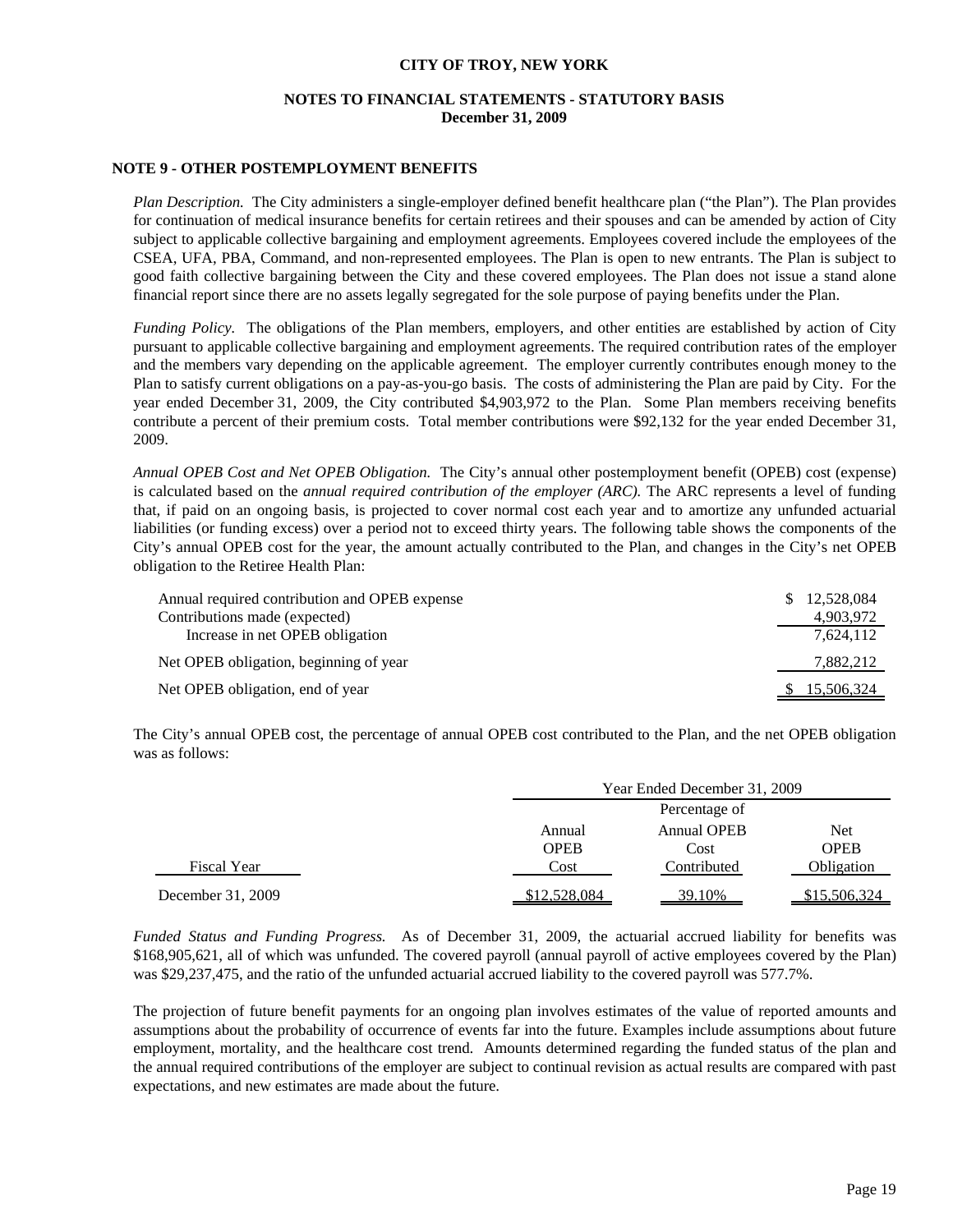# **NOTES TO FINANCIAL STATEMENTS - STATUTORY BASIS December 31, 2009**

#### **NOTE 9 - OTHER POSTEMPLOYMENT BENEFITS - Continued**

*Methods and Assumptions.* Projections of benefits for financial reporting purposes are based on the substantive plan (the plan as understood by the employer and plan members) and include the types of benefits provided at the time of each valuation and the historical pattern of sharing of benefit costs between the employer and plan members to that point. The methods and assumptions used include techniques that are designed to reduce the effects of short-term volatility in actuarial accrued liabilities and the actuarial value of assets, consistent with the long-term perspective of the calculations.

The following simplifying assumptions were made:

*Retirement age for active employees -* Based on the historical average retirement age for the covered group according to the NY State Retirement System schedule, active plan members were assumed to retire as early as age fifty-five.

*Marital status -* 80% of employees are assumed married. Females are assumed to be three years younger than males. Actual spouse coverage information was used for retirees where available.

*Mortality -* Life expectancies were based on RP 2000 mortality tables for males and females.

*Turnover -* The Ultimate Turnover Rates from the Vaughn table were used as the basis for developing an expected future working lifetime assumption for purposes of allocating to periods the present value of total benefits to be paid.

*Healthcare cost trend rate -* The expected rate of increase in healthcare insurance premiums was based on projections of the Office of the Actuary at the Centers for Medicare and Medicaid Services. A rate of 12% initially, reduced to an ultimate rate of 5% after five years, was used.

*Health insurance premiums -* 2009 health insurance premiums for retirees were used as the basis for calculation of the present value of total benefits to be paid.

*Inflation rate -* The expected long-term inflation assumption of 3.3% was based on projected changes in the Consumer Price Index for Urban Wage Earners and Clerical Workers (CPI-W) in *The 20X1 Annual Report of the Board of Trustees of the Federal Old-Age and Survivors Insurance and Disability Insurance Trust Funds* for an intermediate growth scenario.

*Payroll growth rate -* No salary increases were assumed since benefits are not based on compensation.

Based on the historical and expected returns of the City's short-term investment portfolio, a discount rate of 4% was used. In addition, a simplified version of the entry age actuarial cost method was used. The unfunded actuarial accrued liability is being amortized as a level percentage of projected payroll on an open basis. The remaining amortization period at December 31, 2009, was thirty years.

|                   |           | Actuarial<br>Accrued |             |        |            |            |
|-------------------|-----------|----------------------|-------------|--------|------------|------------|
|                   |           | Liability            |             |        |            | UAAL as a  |
|                   | Actuarial | $(AAL)$ -            | Unfunded    |        |            | Percentage |
| Actuarial         | Value of  | Simplified           | AAL         | Funded | Covered    | of Covered |
| Valuation         | Assets    | Entry Age            | (UAAL)      | Ratio  | Payroll    | Payroll    |
| Date              | (a)       | (b)                  | (b/a)       | (a/b)  | (c)        | ((b/a)/c)  |
| December 31, 2009 |           | 168,905,621          | 168,905,621 | 0%     | 29.237.475 | 577.70%    |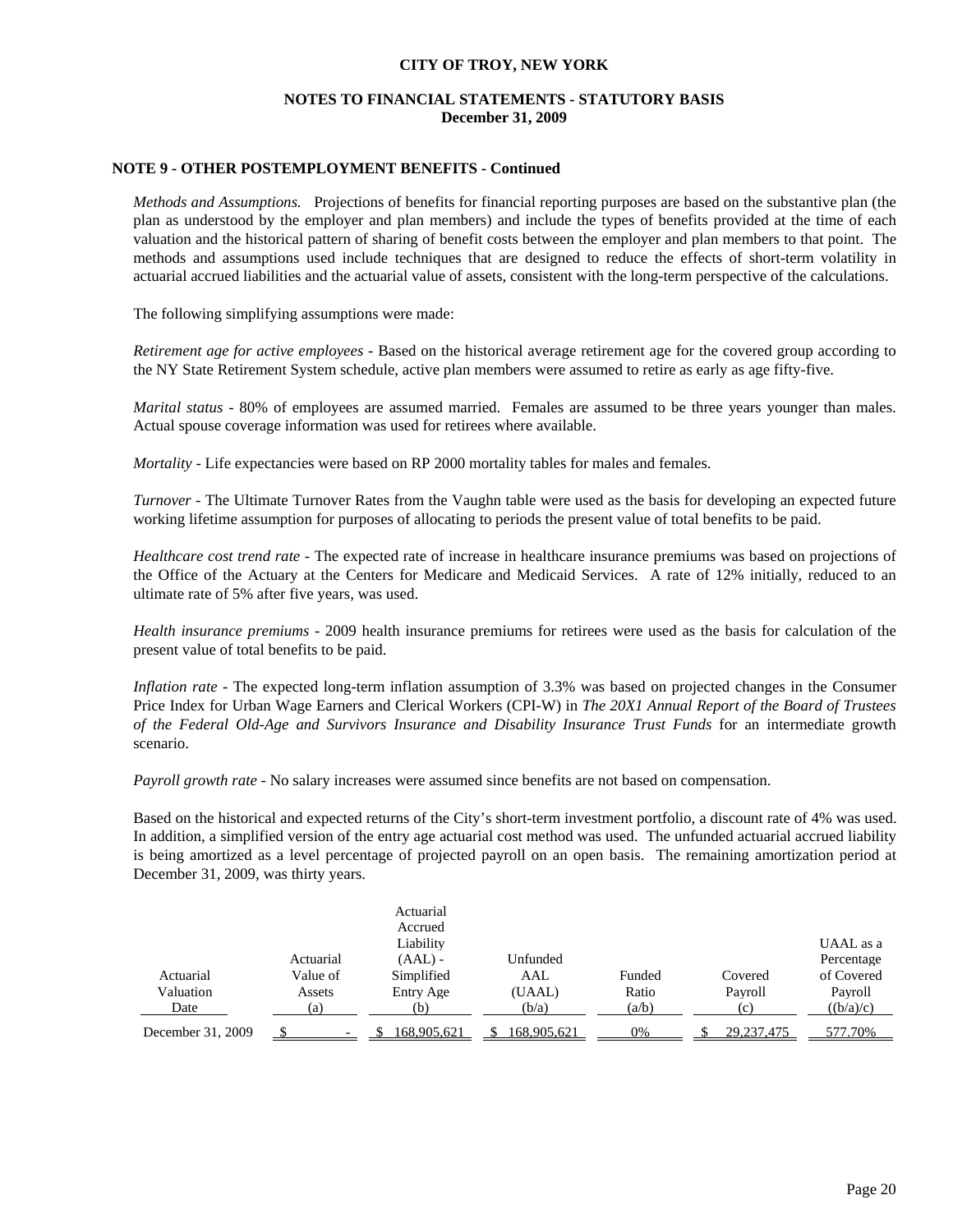# **NOTES TO FINANCIAL STATEMENTS - STATUTORY BASIS December 31, 2009**

### **NOTE 10 - CITY AND STATE ACTIONS**

 During 1994, State legislation (1994 Act) was adopted which allowed the City to sell notes or bonds for the purpose of liquidating cumulative and projected deficits in the City's General Fund under certain conditions contained in the 1994 Act. The 1994 Act also created a Supervisory Board to review and make recommendations on certain financial practices of the City. The five-member Board is headed by the State Comptroller.

 The State Legislature amended the 1994 Act (the 1994 Act, as amended during 1995, is referred to as the "Original Financial Control Act") to provide the Supervisory Board with control over the City's financial situation.

 During July 1996, the State Legislature adopted Chapters 444 and 445 of the Laws of 1996, which further amended the Original Financial Control Act. The principal purposes of Chapters 444 and 445 were to allow the City to restructure its annual debt services requirements, to reinforce existing controls over the City's authority to contract indebtedness or enter into other long-term financing arrangements, and to strengthen the credit of the MAC. The Original Financial Control Act, as amended by Chapters 444 and 445 of the Laws of 1996, is hereinafter referred to as the "Financial Control Act."

During 1995, the State Legislature created the MAC.

- a. The MAC is a corporate governmental agency and instrumentality of the state constituting a public benefit corporation. The MAC Board is made up of five members, three appointed by the Governor, one by the Senate Majority Leader, and one by the Speaker of the State Assembly.
- b. The MAC was established for the purpose of providing financing assistance and fiscal monitoring for the City. The Financial Control Act authorized the MAC to provide financing assistance to the City if the Mayor certified to the MAC that funds are required by the City to enable it (1) to pay for any item which is permitted by law to be included in the City's capital budget for the fiscal year for which such certification is made, including payments to reimburse the General Fund for monies advanced and expended for any such item, (2) to pay operating expenses, (3) to liquidate all or a portion of the City's deficits for the years 1993 through 1995, both inclusive, or to pay, at maturity, or on the redemption date, the principal of and interest on obligations of the City issued for such purposes, (4) to acquire, or cause to be acquired, all or a portion of the real or personal property leased by the City pursuant to one or more lease agreements between the City and the LDC, including the financing of the payment of any judgments or comprised or settled claims against the City relating to such real or personal property, (5) to pay at maturity, or on the redemption date, the principal and interest of obligations of the City previously issued to finance any item in the current or any prior fiscal year, and (6) to pay for the costs of the closure of the City's landfill. The Financial Control Act authorized the MAC to issue bonds and notes in an aggregate principal amount of up to \$71 million for the purposes set forth in items  $(1)$ ,  $(3)$ ,  $(4)$ ,  $(5)$ , and  $(6)$  just mentioned.
- c. The refinancing obligations will be general obligations of the MAC payable from the sources described below. Amounts will be subject to a lien including the following:
	- i. Amounts to be derived from the sales tax, after those amounts have been appropriated by the state from the Municipal Assistance Tax Fund where they are first deposited, and transferred to the MAC or a trustee;
	- ii. Amounts to be derived from state aid, after those amounts have been appropriated by the state from the Municipal Assistance State Aid Fund (State Aid Fund) where they are first deposited, and transferred to the MAC or a trustee;
	- iii. Amounts to be derived from payments made by the State for the purpose of providing a minimum debt coverage ratio of 1.5 to 1, after those amounts have been appropriated by the State from the State Aid Fund where they are first deposited, and transferred to the MAC or a trustee, and
	- iv. Any monies or securities held in the funds established under a general resolution (other than (i) the operating fund and (ii) the rebate fund).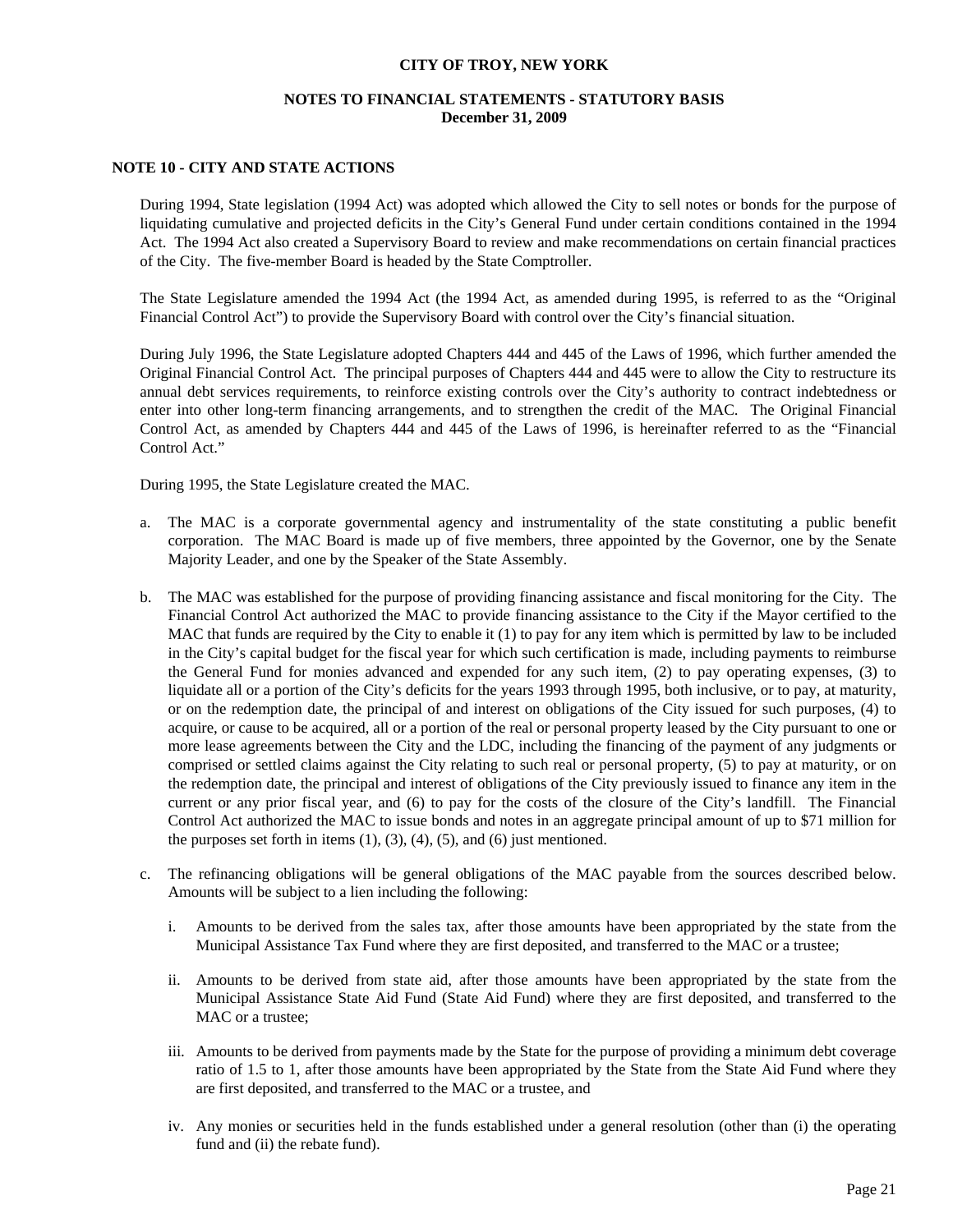### **NOTES TO FINANCIAL STATEMENTS - STATUTORY BASIS December 31, 2009**

#### **NOTE 10 - CITY AND STATE ACTIONS - Continued**

#### c. - Continued

 The amounts described in a., b., and c. above are required to be paid to the MAC from two special funds established under the State Finance Law and held in the custody of the Comptroller, the Municipal Assistance Tax Fund, and the State Aid Fund. The Financial Control Act requires the Comptroller to make payments from those special funds to the MAC, in accordance with a schedule to be delivered by the MAC annually, as required under the Act and the General Resolution. That schedule, which may be revised from time to time, sets forth the MAC's cash requirements, including debt service payments and amounts required to meet the 1.5:1 debt-service-coverage requirement.

### **NOTE 11 - LANDFILL**

 During November 1993, directives were issued by the state and federal governments ordering the City to discontinue receiving solid waste at its landfill facility. In addition to the stop order, the City was ordered to close the facility and initiate a program to both maintain and monitor the closed site for the following thirty years. The City utilized the services of the MAC to obtain the financing necessary to close the landfill (project) and fund the costs associated with the monitoring requirements. The project was completed during March 1999, and long-term financing has been disclosed under Note 7c, repayment agreements.

 As a means of recognizing the potential cost to the City for the monitoring of the landfill, the City has recorded a noncurrent governmental liability based on annual projections prepared by its consulting engineers. The amount currently projected is \$30,000 per year for the next twenty-one years, for a total of \$540,000.

### **NOTE 12 - COMMITMENTS AND CONTINGENCIES**

 *a. Sales and Use Tax* 

 On September 25, 2009, the City and County renewed their current agreement that was in effect for the period December 1, 2004 through November 30, 2009, whereby the City agreed to:

- i. Extend the term of the agreement from December 1, 2009 through February 28, 2015;
- ii. Receive 18.07% of the local share of the 3% County-wide sales and use tax;
- iii. Receive 24.37% of the local share of the additional 1% County-wide sales and use tax effective September 1, 1994, and
- iv. Repay \$165,000 of the \$330,000 balance remaining with respect to the \$440,000 obligation due to the County by the City pursuant to the sales tax agreement between the parties dated November 23, 1982. The payment of \$165,000 was deducted by the County from the March 15, 2005, sales and use tax distribution due to the City. The remaining balance of \$165,000, after the March 15, 2005 payment, shall be paid by the City to the County without interest over a period of ten years at \$16,500 per year. The balance due to the County at December 31, 2009, is \$82,500.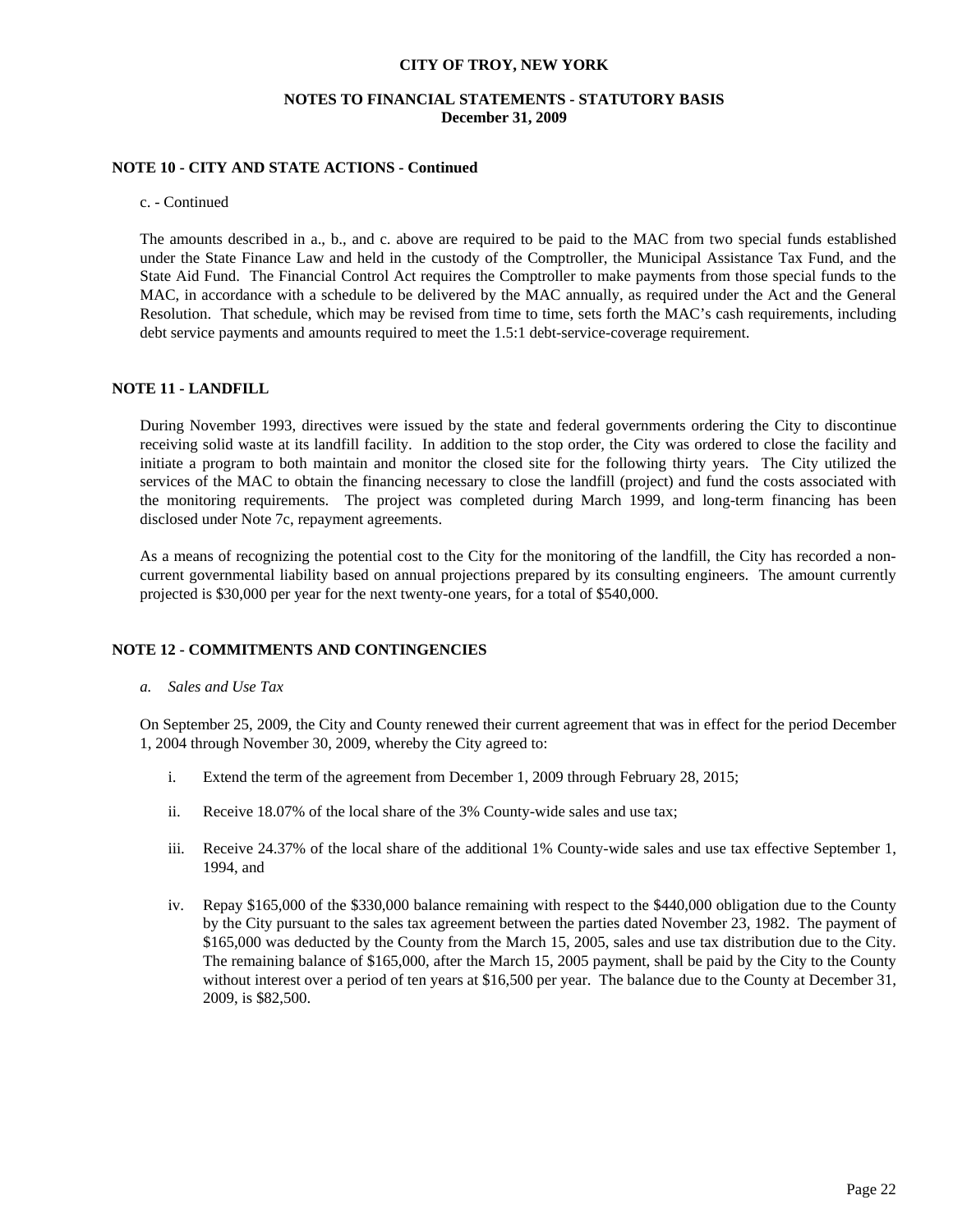# **NOTES TO FINANCIAL STATEMENTS - STATUTORY BASIS December 31, 2009**

### **NOTE 12 - COMMITMENTS AND CONTINGENCIES**

#### *b. Due to Other Governments*

Due to other governments includes:

#### *General Fund*

- i. The City acts as a tax collection agent for delinquent school taxes for the two School Districts, as well as tax and sewer rents for the County. A liability of \$3,798,791 and \$2,519,509, respectively, represents the amount owed to these entities at December 31, 2009.
- ii. The amount of uncollected 1985-2009 County taxes totaling \$2,562,004, and the amount of uncollected sewer rent at December 31, 2009, totaling \$646,813, will be paid only after they have been collected.

#### *Special Grant Fund*

The balance of \$98,600 is due to other governments in relation to the Home Investment Partnership Program.

 *c. Self-Insurance*

 The City has established self-insurance programs for workers' compensation, unemployment, health benefits, and personal injury. The purpose of establishing various self-insurance programs was to minimize the total insurance costs to the City. Management budgets the expenditures in the related funds to the extent they can be projected.

 The City uses an outside administrator to process and pay claims made under the health insurance and workers' compensation programs. The health administrator receives \$29.82 per contract per month of claims and a \$34.46 pooling (stop loss) charge per contract per month for health and \$4.00 per contract per month for dental. The City also pays a fee of \$2,616 per month for medical consulting services and \$3,850 per month for workers' compensation consulting services. The health insurance program covers all eligible City employees and their covered dependents up to \$125,000 per year per covered individual.

 As of December 31, 2009, the City has recognized a liability of approximately \$589,642 in the General, Water, and Sewer Funds, representing claims incurred prior to December 31, 2009, but disbursed by the administrator during 2009.

 *d. Lawsuits*

 The City is a defendant in a number of lawsuits. The City has recognized an accrued non-current liability for judgments and claims of \$160,000 to allow for future claims on certain pending matters.

 *e. Grant Programs* 

 The City participates in a number of grant programs. These programs are subject to financial and compliance audits by the grantors or their representatives. The City believes, based upon its review of current activity and prior experience, the amount of disallowances resulting from these audits, if any, will not be significant to the City's financial position or results of operations.

#### *f. Housing Trust Fund Corporation*

 The City has several program agreements with the State of New York Housing Trust Fund Corporation (HTFC). Under these program agreements, HTFC funds are awarded to the City on a conditional basis. The City and its subrecipients must satisfy certain conditions prior to HTFC granting a forgiveness of these conditional awards. Until HTFC grants this forgiveness, a contingent liability exists. The City believes that the conditions set forth in the program agreement will be satisfied, resulting in no significant adverse effects on the City's financial position or results of operations.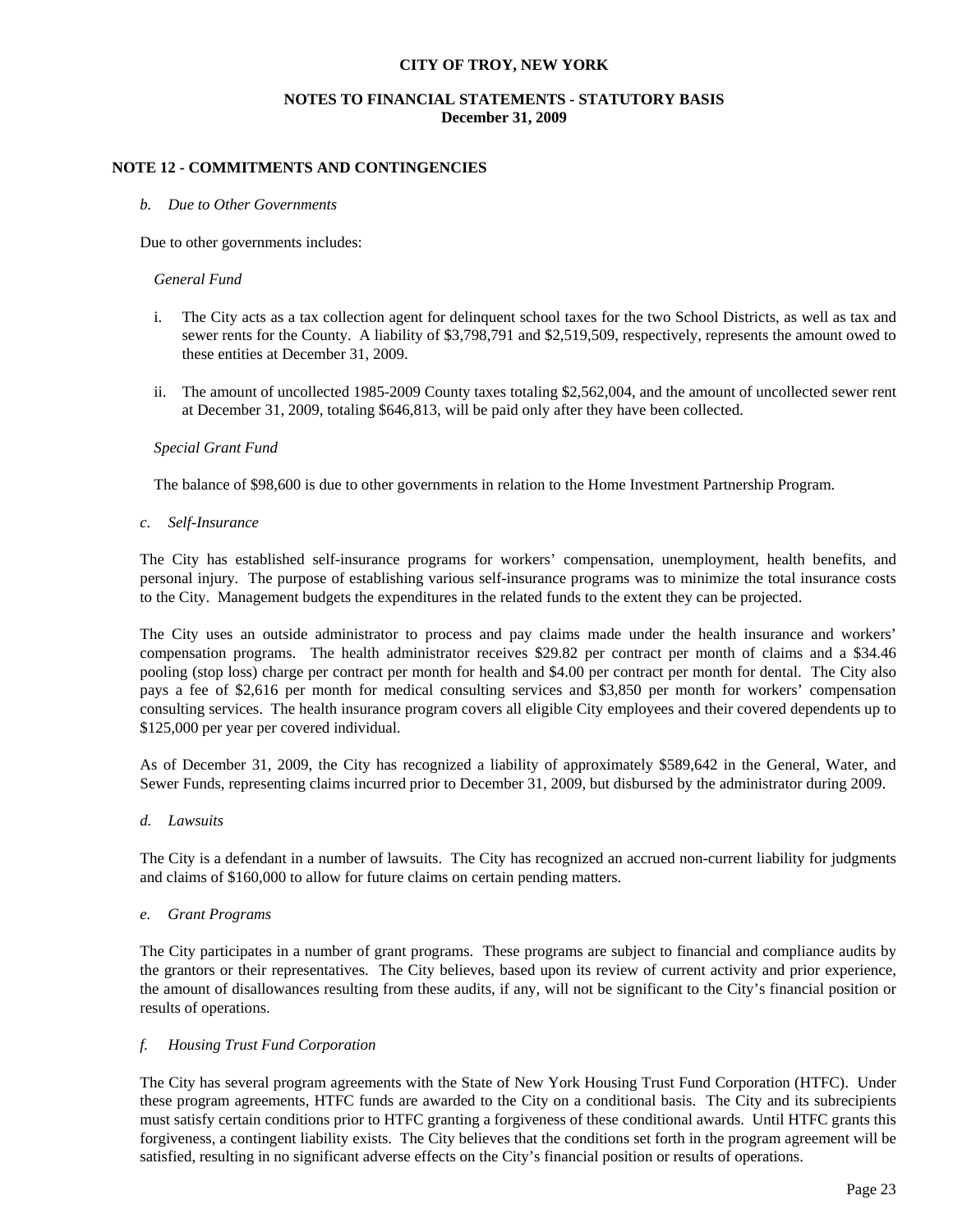# **NOTES TO FINANCIAL STATEMENTS - STATUTORY BASIS December 31, 2009**

### **NOTE 12 - COMMITMENTS AND CONTINGENCIES - Continued**

#### *g. Federal Loan Guarantee Program*

 The City has obtained funds from the United States Department of Housing and Urban Development (HUD) under a federally-sponsored loan guarantee program. The City has loaned these funds for the purpose of community development activities and expects to receive repayment in the future. The City is responsible for repayment to HUD and has pledged future community development block grants to secure repayment.

#### *h. City Hall Lease Agreement*

At a special City Council meeting on August 20, 2008, the City Council authorized the Mayor to negotiate and enter into a lease agreement with Judge Development Corporation for the lease of 1776 Sixth Avenue for use as an interim City Hall. On November 17, 2008, the City of Troy and 1666 Sixth Avenue, Troy, LLC entered into an initial three (3) year term at annual fixed payments of \$307,728 payable in equal monthly payments to be paid by the first day of every month. Additionally, the tenant (the City of Troy) shall as additional rent, pay and discharge punctually all real estate taxes, assessments, payments in lieu of taxes, water and sewer rents, rates and charges, and all other governmental impositions and charges of every kind. A full copy of the lease agreement shall be on file in the City of Troy Corporation Counsel's Office and the City Comptroller's Office.

#### *i. Employee Union*

On December 18, 2009, the United Public Service Employees Union (UPSEU) was certified as the exclusive representative of several positions previously non-covered by a bargaining unit. The titles for exclusive representative include the Assessor, Assistant to the City Clerk, Assistant Operations Manager, City Water Plant Operator, City Auditor, City Engineer, Commissioner of Planning and Community Development, Deputy City Clerk, Deputy Comptroller for Financial Operations, Grants Writing Specialist, Personnel Associate, Recreation Director, and Superintendent of Water and Sewer in the City of Troy. As of May 2010, this newly formed UPSEU unit is currently conducting negotiations with City Management in anticipation of settling a retroactive agreement with an effective date of January 1, 2010. Presently, this UPSEU unit is the sole City union without a settled bargaining agreement.

The expiration status of the remaining City units include the UFA - December 31, 2010, PBA - December 31, 2010, UFCA - December 31, 2010, COATS - December 31, 2010, and CSEA - December 31, 2011.

### **NOTE 13 - ACCOUNTING STANDARDS ISSUED BUT NOT YET IMPLEMENTED**

 During June 1999, GASB issued Statement 34, *Basic Financial Statements and Management's Discussion and Analysis for State and Local Governments* (GASB No. 34). GASB No. 34 established new financial reporting requirements for state and local governments throughout the United States. If implemented, GASB No. 34 creates new information and restructures much of the information that governments have presented in the past. These new requirements were developed to make annual reports more comprehensive and easier to understand and use. GASB No. 34 was effective for the City as of January 1, 2003, but is not required by the New York State Office of the State Comptroller.

 During June 2001, GASB issued Statement 38, *Certain Financial Statement Note Disclosures* (GASB No. 38). GASB No. 38 established and modified disclosure requirements related to the summary of significant accounting policies, actions taken to address violations of significant finance-related legal and contractual provisions, debt and lease obligations, short-term debt, desegregations of receivable and payable balances, and interfund balances and transfers. GASB No. 38 applies to all state and local governments. GASB No. 38 was effective for the City as of January 1, 2003, but is not required by the New York State Office of the State Comptroller.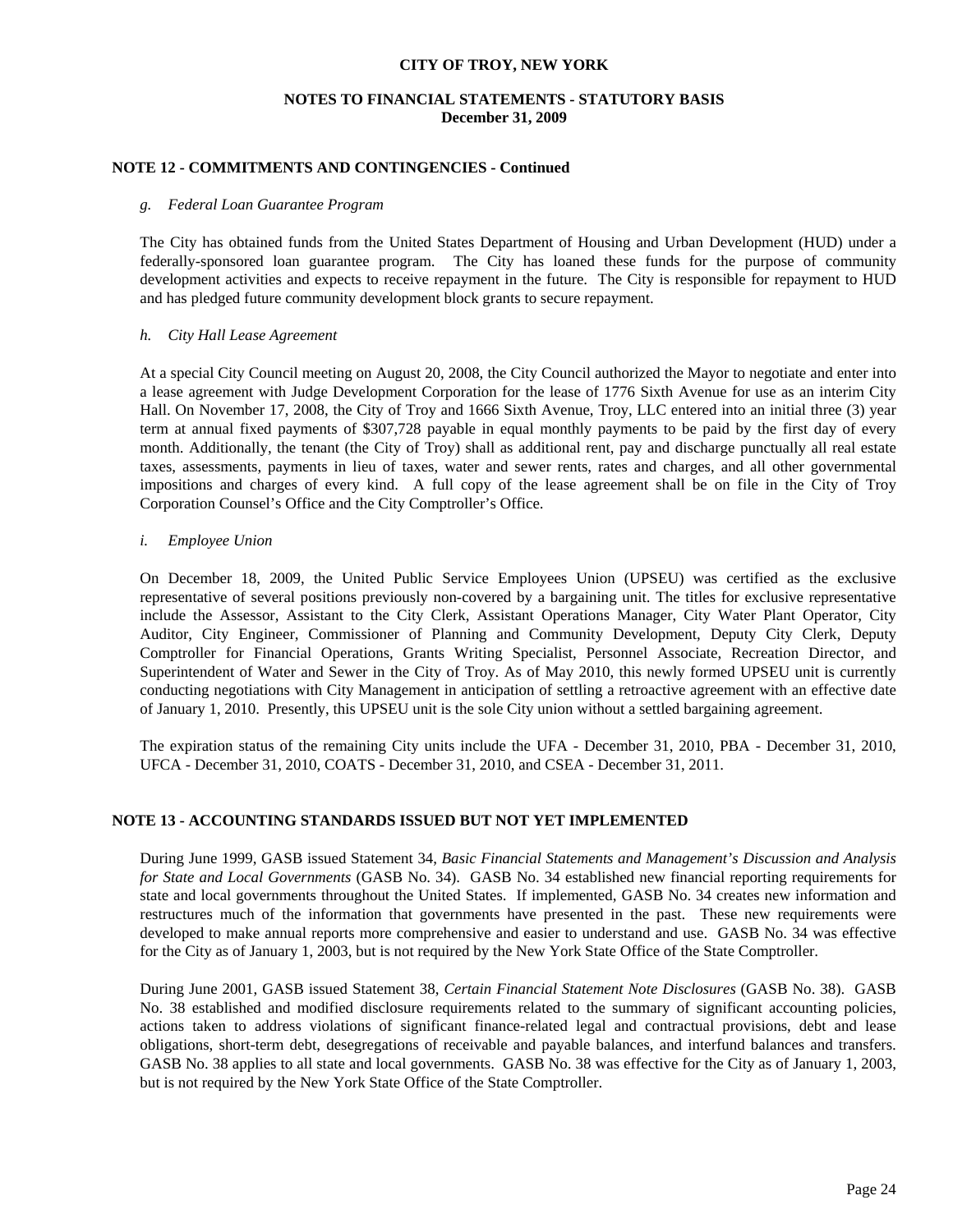# **NOTES TO FINANCIAL STATEMENTS - STATUTORY BASIS December 31, 2009**

### **NOTE 13 - ACCOUNTING STANDARDS ISSUED BUT NOT YET IMPLEMENTED - Continued**

 GASB Statement No 51, *Accounting and Financial Reporting for Intangible Assets* (GASB No. 51)*,* establishes accounting and financial reporting requirements for intangible assets in an effort to reduce inconsistencies in accounting and financial reporting of intangible assets. GASB No. 51 is effective for the City as of January 1, 2010.

GASB Statement No. 52, *Land and Other Real Estate Held as Investments by Endowments*, establishes consistent standards for the reporting of land and other real estate held as investments by essentially similar entities. It requires endowments to report their land and other real estate investments at fair value. Governments also are required to report the changes in fair value as investment income and to disclose the methods and significant assumptions employed to determine fair value, and other information that they currently present for other investments reported at fair value. This statement is effective for the City as of January 1, 2009.

GASB Statement No. 53, *Accounting and Financial Reporting for Derivative Instruments*, addresses the recognition, measurement, and disclosure of information regarding derivative instruments entered into by state and local governments. This statement is effective for the City as of January 1, 2010.

GASB Statement No. 54, *Fund Balance Reporting and Governmental Fund Type Definitions,* establishes accounting and financial reporting requirements intended to enhance the usefulness of fund balance information by providing clearer fund balance classifications that can be more consistently applied and by clarifying the existing governmental fund type definitions. This statement establishes fund balance classifications that comprise a hierarchy based primarily on the extent to which a government is bound to observe constraints imposed upon the use of the resources reported in governmental funds. This statement is effective for the City as of January 1, 2011.

 Management is not able to estimate the extent of the potential impact of these Statements on the City's financial statements.

# **NOTE 14 - SUBSEQUENT EVENTS**

On January 7, 2010, the City Council passed an ordinance amending the 2009 Capital Fund Budget to establish a capital project account and to appropriate funds per the agreement between the City of Troy and the Department of State for the purpose of a redevelopment project of the former City Hall site. The total proposed project is \$4,200,000. The total local share over the life of the project is \$2,000,000. This ordinance authorized an initial local share amount of \$500,000 from the City's Capital reserves. The remaining \$1,500,000 portion of the local share will be appropriated at a later date when funding sources are determined.

On January 7, 2010, the City Council passed an ordinance amending the 2010 General Fund budget to accept a State Urban Supplemental Program Grant in the amount of \$190,000 on behalf of the NYS Office of Homeland Security for the purchase of portable and mobile radios and interoperable communications equipment.

On February 4, 2010, the City Council passed an ordinance amending the 2010 Capital Budget Fund to amend the Lower Congress Street Reconstruction Project Account No. H26-5197-0203-6452 by \$4,309,244 through the acceptance of construction funding approved at 100% federal under the Federal Stimulus Program and additional funds available under the New York State Marchiselli funds.

On February 4, 2010, the City Council passed an ordinance amending the 2010 Capital Fund and authorizing the establishment of a Water Department Capital Fund Account to accept funding from the United States Department of Energy, Office of Energy Efficiency and Renewal in the amount of \$207,400 for the purpose of purchasing a replacement dehumidifier system for the City's Water Treatment Plant.